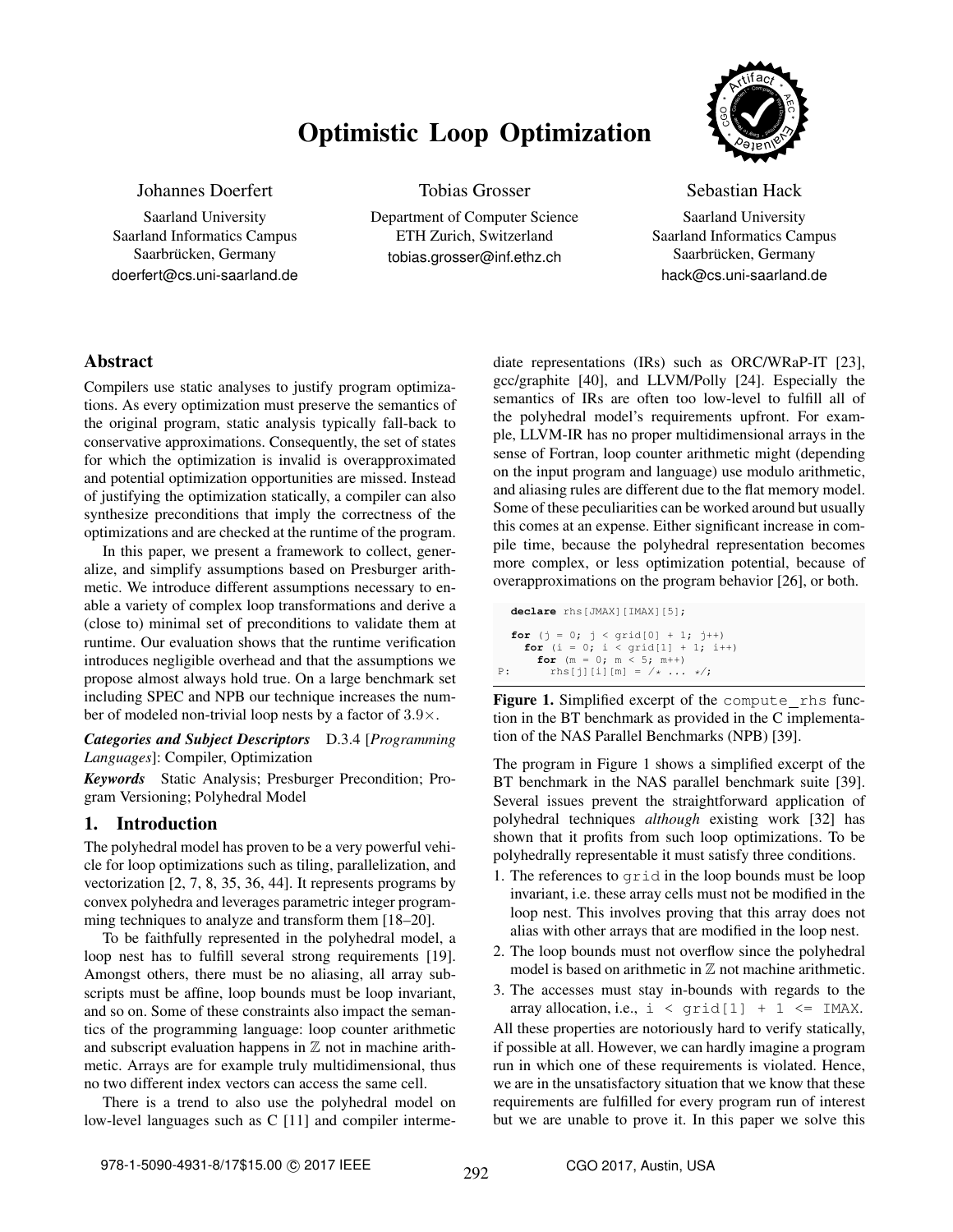```
declare rhs[JMAX][IMAX][5];
assume grid[0] != MAX_VALUE;
for (j = 0; j < \text{grid}[0] + 1; j++) {
  assume grid[1] != MAX_VALUE:
  for (i = 0; i < grid[1] + 1; i++) {
    for (m = 0; m < 5; m++) {
      assume j < JMAX && i < IMAX;
      assume \&rhs[j][i][m] >= \&grid[2] ||
              \&rhs[j][i][m + 1] <= \&grid[0];
      rhs[j][i][m] = /* \ldots */;declare rhs[JMAX][IMAX][5];
                                                                   assume grid[0] != MAX_VALUE && grid[1] != MAX_VALUE &&
                                                                           grid[0] + 1 \leq JMAX \& grid[1] + 1 \leq IMAX \&(srhs[0][0][0][0] \geq = sgrid[2] ||\text{krhs}[\text{grid}[0]][\text{grid}[1]][5] \leq \text{grid}[0]);
                                                                    for (j = 0; j < \text{grid}[0] + 1; j++) {
                                                                      for (i = 0; i < grid[1] + 1; i++) {
                                                                        for (m = 0; m < 5; m++) {
                                                                          rhs[j][i][m] = /* \ldots */;
```
(a) [Figure 1](#page-0-0) with explicit assumptions about the program behaviour.

Figure 2. The first two assumptions prevent integer overflow [\(Section 4.2\)](#page-3-0) in the loop bounds, the third one out-of-bounds accesses [\(Section 4.5\)](#page-5-0), and the last one ensures the absence of overlapping arrays [\(Section 4.6\)](#page-6-0) and static control [\(Section 4.1\)](#page-3-1).

problem by an optimistic extension to polyhedral optimization. First we identify the properties of programs and lowlevel languages that hinder the straightforward application of polyhedral approaches. Based on the program and these properties, we derive *assumptions* under which the polyhedral program description is faithful. These assumptions are checked at program runtime and if they are met the optimistically applied polyhedral optimization is proven valid.

Reconsider [Figure 1.](#page-0-0) The assumptions needed for the straightforward application of polyhedral techniques are shown in [Figure 2a.](#page-1-0) Because the assumptions we derive are Presburger formulas, they are part of the polyhedral description of the program and profit from standard polyhedral transformations. Most important, by projection onto the parameter space, they can be hoisted out of the loop nest as illustrated in [Figure 2b.](#page-1-0) This generalization allows for a single runtime check that can be verified efficiently.

In summary, we make the following contributions:

- 1. We identify several properties of programs and low-level languages that hinder the straightforward applicability of the polyhedral model [\(Section 2\)](#page-1-1).
- 2. Based on these properties, we show how to derive assumptions under which the polyhedral description of the program is correct [\(Section 4\)](#page-3-2).
- 3. We show how these assumptions can be simplified to speed up their evaluation at runtime [\(Section 5\)](#page-6-1).
- 4. We present an algorithm to generate a correct runtime check that verifies all preconditions [\(Section 6\)](#page-6-2).
- 5. Finally, we evaluate an implementation of our approach in LLVM/Polly on a large set of benchmarks (including SPEC and NPB). The number of modeled non-trivial loops nests increases by a factor of  $3.9\times$ , including significantly optimized benchmarks [\(Section 7\)](#page-8-0).

# <span id="page-1-1"></span>2. Overview

We now discuss semantic differences across common program representations and describe the high-level design of a new assumption framework to overcome these differences.

#### 2.1 Loop Program Semantics Across Languages

We analyze the semantics of loop programs in C as well as the LLVM intermediate representation (LLVM-IR) and compare them to the polyhedral model (PM). C is a traditional high performance language and LLVM-IR a compiler IR which efficiently represents a variety of languages.

(b) [Figure 2a](#page-1-0) after generalizing the assumptions to the whole region.

In [Figure 3](#page-1-2) we list five situations with important semantic differences. In the polyhedral model there is no need to choose a type and a size for variables and arrays. The latter can span infinitely in each dimension and arithmetic operations can be performed in Z. Consequently, the concept of out-of-bounds accesses or integer overflows does not apply. Additionally, each array can be placed in a disjunct part of the infinite memory, thus they are completely disjoint. This elides the possibility of aliasing, an integral part of low-level languages like C or LLVM-IR. Additionally, control flow has to be described statically and often needs to be bounded, thus dynamic control and (partially) infinite loops are prohibited.

These semantic mismatches can cause miscompilations, in case they are ignored. Nevertheless, it is common practice for a polyhedral optimizer to require (and sometimes document) that the input code is never called in situations that result in semantic mismatches. This requirement is not only hard to validate for programmers, but also hinders the automatic optimization of unvalidated source code.

<span id="page-1-2"></span>

|                                              | <b>LLVM-IR</b> | PМ            |      |
|----------------------------------------------|----------------|---------------|------|
| <b>Referentially Transparent Expressions</b> |                |               | (RT) |
| not-given                                    | not-given      | required      |      |
| <b>Expression Evaluation Semantics</b>       |                |               | (EE) |
| type-                                        | computation-   | evaluation in |      |
| dependent                                    | dependent      | 77,           |      |
| <b>Always Bounded Loops</b>                  |                |               | (BL) |
| no                                           | no             | preferable    |      |
| Always In-bound Accesses                     |                |               | (IB) |
| sometimes $1$                                | no             | yes           |      |
| <b>Aliasing Arrays</b>                       |                |               | (AA  |
| possible                                     | possible       | impossible    |      |

Figure 3. Semantics of C, LLVM-IR and the polyhedral model (PM) in different situations.

#### 2.2 Architecture

Our approach allows to model programs that do not completely match the semantics of the polyhedral model by us-

<sup>1</sup> Out-of-Bound accesses to constant sized multi-dimensional arrays are undefined [\[1,](#page-10-9) Section 6.5.6]. However, parametric sized multi-dimensional arrays do not have a defined bound that could be violated (see [Section 4.5\)](#page-5-0).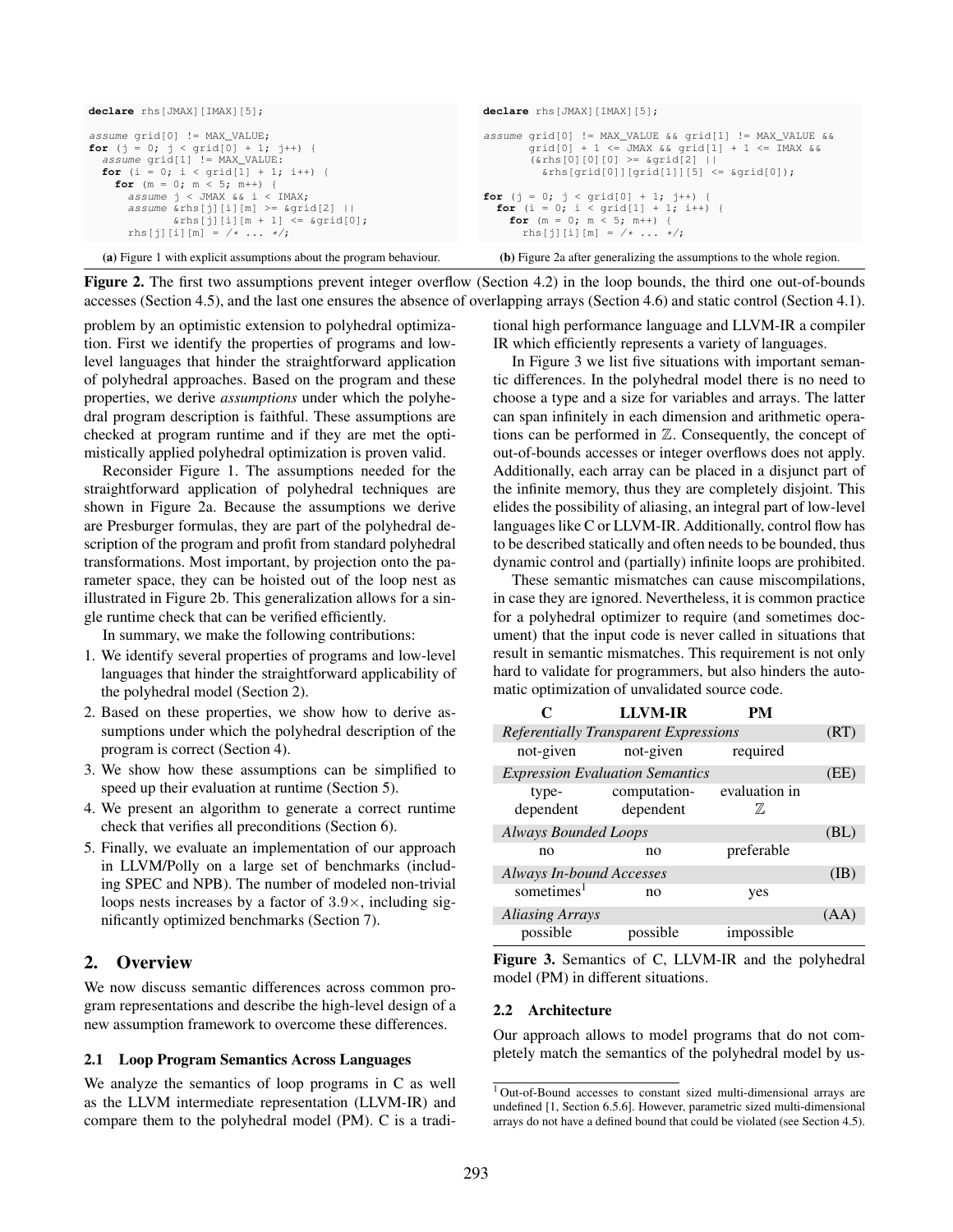ing optimistic assumptions to overcome the differences. Its overall design is depicted in [Figure 4.](#page-2-0) We expand the traditional optimization flow of modeling a loop nest, deriving a transformation that is valid for all modeled program executions, and replacing the original code with an optimized version. Throughout the modeling and optimization phase we collect assumptions [\(Section 4\)](#page-3-2) and generalize these assumptions to preconditions that must hold for the optimized code to reflect the original program behavior. These preconditions are then simplified [\(Section 5\)](#page-6-1) and code is generated to ensure that the optimized loop nest is only executed if at runtime all preconditions are satisfied [\(Section 6\)](#page-6-2). If not, it falls back to the original code.

<span id="page-2-0"></span>

Figure 4. Architecture Overview

We model assumptions as parametric Presburger formulas [\(Section 3.1\)](#page-2-1) that evaluate to *false* if a certain combination of program parameters is assumed to not occur during normal program execution. At the beginning, our assumption set, which describes the set of valid parameter combinations, is initialized to the universal set. It contains and consequently allows all possible parameter combinations. New assumptions are registered by analyses or transformations in the optimization pipeline and restrict the set of valid parameter configurations. As a result, we can optimize programs that *almost* match the semantics of the polyhedral model, but which for rare configurations would be modeled incorrectly.

The optimistic assumptions we present as well as their simplification and code generation are generic and not tied to a specific infrastructure. However, to evaluate feasibility and effectiveness of our approach, we provide an implementation for the LLVM/Polly loop optimizer [\[24\]](#page-10-8).

# 3. Background

First, we provide background on affine expressions and Presburger sets before we introduce a simple core language that we then model using such sets.

#### <span id="page-2-1"></span>3.1 Presburger Formulas and Sets

We use Presburger sets to describe properties and assumptions, as common operations on them are decidable. An ndimensional Presburger set s is a parametric subset of  $\mathbb{Z}^n$ . It is described by a Presburger formula that evaluates to *true* if a vector  $\vec{x} \in \mathbb{Z}^n$  is element of s and to *false* otherwise. A Presburger formula [\(Figure 5\)](#page-2-2) is a boolean constant, a comparison between affine expressions, or a boolean combination of Presburger formulas. Presburger formulas also permit quantified variables. Affine expressions can reference local variables  $\langle var \rangle$  and unknown but constant parameters  $\langle par \rangle$ . We also use common extensions not described in [Figure 5.](#page-2-2)

<span id="page-2-2"></span>
$$
\langle aff \rangle ::= \langle int \rangle | \langle var \rangle | \langle pgr \rangle | \langle aff \rangle + \langle aff \rangle
$$
  
\n
$$
\langle pfrm \rangle ::= \langle boolean \rangle | \neg \langle pfrm \rangle | \langle pfrm \rangle \wedge \langle pfrm \rangle
$$
  
\n
$$
| \langle pfrm \rangle \vee \langle pfrm \rangle | \langle aff \rangle \leq \langle aff \rangle
$$
  
\n
$$
| \forall \langle var \rangle : \langle pfrm \rangle | \exists \langle var \rangle : \langle pfrm \rangle
$$

Figure 5. Affine expressions and Presburger formulas. Multiplication with a constant is reduced to repeated additions.

An example two-dimensional set parameterized in  $N$  is  $D =$  $\{(d_0, d_1) \mid 0 \leq d_0 \leq d_1 < N\}$ . An empty set is written as  $\{\vec{d} \mid false\}$  and an universal one as  $\{\vec{d} \mid true\}$ . We use named Presburger sets which contain elements from differently named spaces. The set  $\{(B,(i,j)) \mid i < j\}$  contains elements named  $B$ . A Presburger relation  $r$  is an element of  $\mathbb{Z}^n \times \mathbb{Z}^m$  and can be written as  $r = \{(i_0, i_1) \to (o_0) \mid$  $i_0 + i_1 \leq o_0$ . Presburger sets and relations are closed under set operations such as union, intersection, and difference. Sets can also be projected onto the parameter subspace, denoted as  $\pi_P(\cdot)$ , which eliminates all variables  $\langle var \rangle$ . The resulting set depends only on parameters  $\langle par \rangle$  and is empty for a given parameter valuation, *iff* the original set is empty for the same parameter valuation, i.a.,  $\pi_{\rho}(D) = \{0 \leq N\}.$ The operation  $r^{-1}$  denotes the inverse relation, thus interchanges domain and range. The image of a relation  $r$  under a set s is written as  $r(s) := \{t \mid \exists s \in S, (s,t) \in r\}.$  We denote the complement of a set s as  $\neg s$ .

#### 3.2 Core Language

To illustrate code examples we introduce a core language [\(Figure 6\)](#page-2-3) which is an extended version of Feautrier's SCoP language [\[19\]](#page-10-5). We permit array reads in expressions, thus as part of base pointers, offset expressions, and control conditions. This allows indirect array access as well as dynamic control structures. The former is a common byproduct of arrays aggregated in a structure or class, the latter is often used to deal with variable sized arrays, e.g., the loop bounds are loaded dynamically from member or global variables. Additionally, we do not assume in-bounds array accesses.

<span id="page-2-3"></span>

| $\langle acc \rangle$ | $:= \langle exp \rangle (\left[ \langle exp \rangle \right])^+$                                                                                                                   |
|-----------------------|-----------------------------------------------------------------------------------------------------------------------------------------------------------------------------------|
| $\langle exp \rangle$ | $\Rightarrow \langle acc \rangle \mid \langle int \rangle \mid \langle var \rangle \mid \langle par \rangle \mid \langle exp \rangle + \langle exp \rangle$                       |
| $\langle cmp \rangle$ | ::= $\langle exp \rangle$ $\langle$ <   >   <=   >=   ==   ! =) $\langle exp \rangle$                                                                                             |
|                       | $\langle cmp \rangle$ & $\langle cmp \rangle$   $\langle cmp \rangle$   $\langle cmp \rangle$                                                                                     |
|                       | $\langle$ <i>stmt</i> $\rangle$ ::= declare $\langle acc \rangle$ ; $ \langle acc \rangle = \langle exp \rangle$ ; $ \langle$ <i>stmt</i> $\rangle \langle$ <i>stmt</i> $\rangle$ |
|                       | for $(\langle var \rangle = \langle exp \rangle; \langle comp \rangle; \langle var \rangle = \langle int \rangle)$                                                                |
|                       | $\{\langle \textit{stmt} \rangle\}   \text{if } (\langle \textit{cmp} \rangle) \{ \langle \textit{stmt} \rangle\}   \text{else} \{ \langle \textit{stmt} \rangle\}  $             |



While this language is otherwise tailored towards the use in polyhedral tools, it still allows to argue about the semantic differences of the polyhedral model and various real-world programming languages. The  $\langle acc \rangle$  rule describes accesses to an array with a possibly multi-dimensional offset. An expression  $\langle exp \rangle$  is an affine value (ref.  $\langle aff \rangle$  [Figure 5\)](#page-2-2) that also permits array reads as sub-expressions. Loop exit conditions  $\langle cmp \rangle$  are comparisons of two expressions and logical com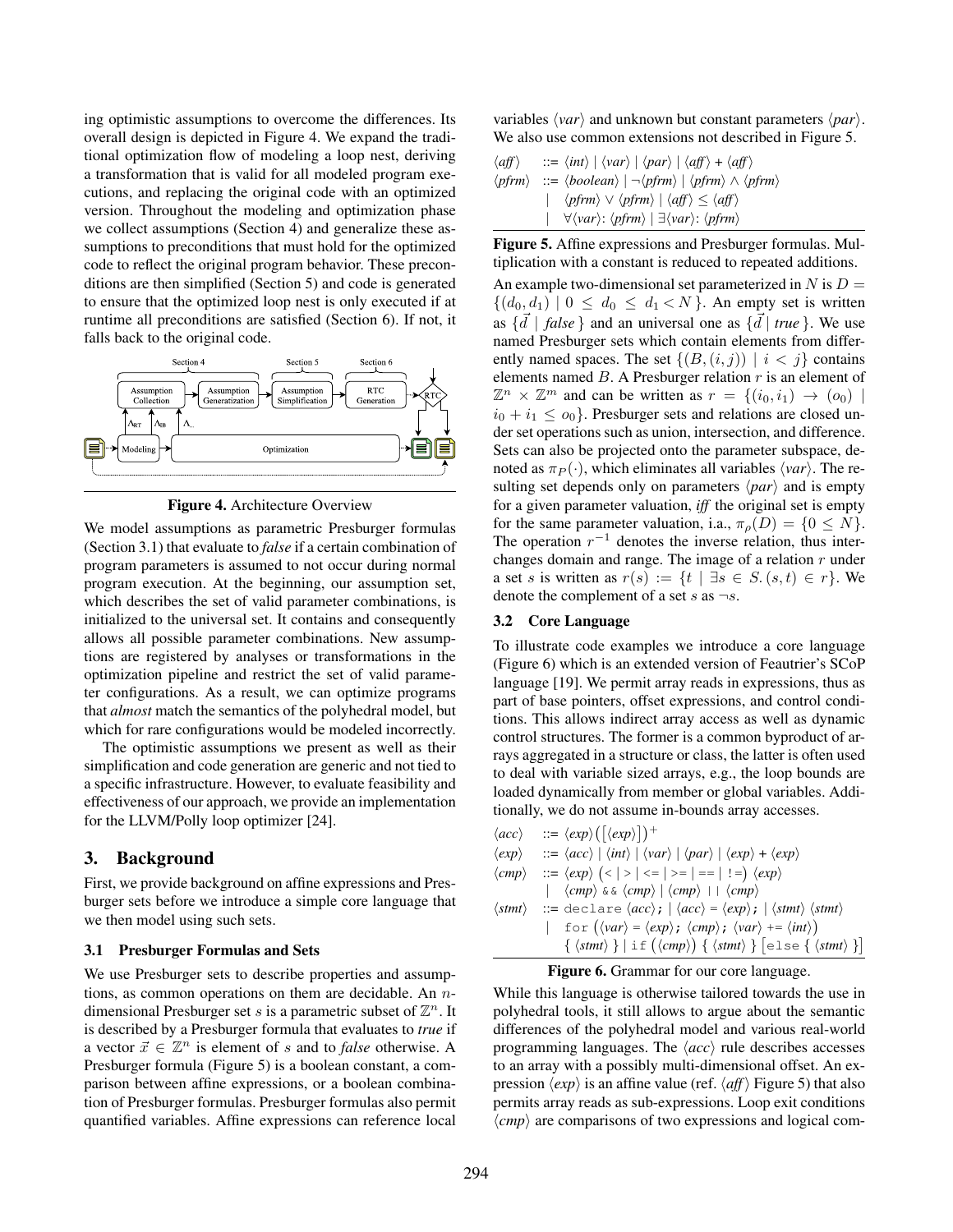binations thereof. The final rule  $\langle$ *stmt* $\rangle$  defines a statement, the top-level entity of the language. A statement can either be a declaration of an array, the assignment to an array location, a sequence of statements, a loop or a conditional.

<span id="page-3-3"></span>**for** (i = 0; i < N; i++) **for**  $(j = 0; j < M j++)$ <br>**P:**  $A[j][i] = B[i][j];$ 

**Figure 7.** Simple core language loop nest.

#### 3.3 Polyhedral Representation of Programs

The polyhedral model is a well known mathematical program abstraction based on Presburger sets [\[21\]](#page-10-10). It allows to reason about control flow and memory dependences in static control programs (SCoPs [\[19\]](#page-10-5)) with maximal precision. With the exception of array reads in expressions  $\langle exp \rangle$ , core language programs can be natively translated into the polyhedral model. The iteration space  $\mathcal{I}_\text{S}$  (aka. domain) of a program statement S is represented as a parametric subset of  $\mathbb{Z}^k$ , where k denotes the number of loops surrounding S. Each vector in  $\mathcal{I}_S$  describes the values of the surrounding loop iteration variables for a dynamic execution of S. The iteration domain of statement  $P$  in [Figure 7](#page-3-3) can be written as

$$
\mathcal{I}_{P} = \{ (i,j) \mid 0 \leq i < N \land 0 \leq j < M \}.
$$

The individual array accesses in a statement S are modeled by a named integer relation  $A<sub>S</sub>$  that relates each dynamic instance of S to the array elements it accesses. In this context, the named spaces are used to distinguish between accesses to different arrays. The accesses of statement P in [Figure 7](#page-3-3) are for example described by the relation

$$
\mathcal{A}_{P} = \{(i, j) \rightarrow (A, (j, i))\} \cup \{(i, j) \rightarrow (B, (i, j))\}.
$$

## <span id="page-3-2"></span>4. Optimistic Assumptions

This section introduces the optimistic assumptions that are necessary for applicable and sound polyhedral modeling and optimization. Some of them are, usually in simpler forms, used in existing compilers, but have been generalized in this work. Others are, to the best of our knowledge, new or have not yet been formalized in this way. We use core language examples to illustrate the semantic differences between the polyhedral model and real-world programming languages and thereby motivate the need for optimistic assumptions.

#### <span id="page-3-1"></span>4.1 Referential Transparent Expressions

Expressions  $\langle exp \rangle$  in the core language are similar to affine functions  $\langle aff \rangle$ , but also allow array reads. While affine functions can be naturally represented in the polyhedral model, expressions containing reads cannot as they are not referentially transparent. If these non-pure expressions are used in control conditions the control flow is not static but datadependent. If they are used in array subscripts, the access is data-dependent. To represent loops with data-dependent control or accesses, we optimistically assume expressions to behave *as if* they were static, thus not data-dependent but referentially transparent. As a result, the code shown in [Fig](#page-3-4)[ure 8](#page-3-4) is represented as if the accesses to the UB and Idx

arrays have been hoisted out of the loop. This is correct if the array offsets are invariant and the corresponding memory location is not modified. An offset is invariant if it does not contain loop variables  $\langle var \rangle$  and all sub-expressions are referentially transparent too. In order to determine if a potentially invariant read is overwritten, we first compute the set of all written locations  $W$ . To this end, the access relation of each array write is applied to the iteration domain of the surrounding statement.  $W$  is then the union of the results.

<span id="page-3-4"></span>**for**  $(i = 0; i < UB[0]; i \neq 1)$ S:  $A[Idx[0] + i] += B[i];$ 

Figure 8. Invariant memory accesses that can be modeled as parameters in the domain of S and the access function of A.

As illustrated in [Figure 8,](#page-3-4) it is important to note that the values of the assumed invariant reads, i.e.,  $Idx[0]$  and UB[0], affect the set  $W$ . If we denote their parametric values as  $Idx0$  and UB0, then W can be written as

$$
\mathcal{W} = \{ (\mathbf{A}, (\mathbf{Idx0} + i)) \mid 0 \le i < \mathbf{UB0} \}.
$$

While  $W$  is used to reason about the invariance of the assumed invariant reads, it also depends on their runtime values. Thus, it is generally not possible to reason about referentially transparent expressions only at compile time but runtime checks are needed to verify the assumptions. In order to determine the access relations and the iteration domains in the first place, we use the polyhedral representation of the region that can be build *under the assumption* that data-dependent control flow behaves as if it was static. This means to treat assumed invariant reads as parameters  $\langle par \rangle$ .

Given the set  $W$ , one has to check that all reads  $r$  that have been assumed to be invariant actually are. We denote the access function of  $r$  as  $A_r$  and the statement containing r as R. It remains to test if the read location  $\mathcal{A}_r(\mathcal{I}_R)$  is contained in  $W$  or not. If it is not,  $r$  is invariant, otherwise there exists at least one parameter combination for which  $\mathcal{A}_{r}(\mathcal{I}_{R})$  is written inside the analyzed region. Nevertheless, the optimistically built polyhedral representation remains sound under the assumptions these parameter valuations do not occur at runtime. The set of parameter valuations that do *not* cause a write to the location  $A_r(\mathcal{I}_R)$  is

$$
\Lambda_{RT}(\mathbf{r}) = \pi_{\rho}(\neg(\mathcal{W} \cap \mathcal{A}_{\mathbf{r}}(\mathcal{I}_{\mathbf{R}}))).
$$

The intersection of  $\Lambda_{RT}$  for all assumed invariant reads (AIR) describes the valid parameter combinations under which all expressions are referentially transparent. Thus, the referentially transparent assumption is defined as

$$
\Lambda_{RT} = \bigcap_{\mathbf{r} \in \mathbf{AIR}} \Lambda_{RT}(\mathbf{r}).
$$

#### <span id="page-3-0"></span>4.2 Expression Evaluation Semantics

The polyhedral model is a mathematical program abstraction which evaluates expressions in  $\mathbb{Z}$ . We denote this expression evaluation semantics as *Precise*. However, programming languages like Java, Julia, C/C++ [\[15\]](#page-10-11), and LLVM-IR impose more machine dependent semantics on expression evaluation. The two most common ones are *Wrapping*, thus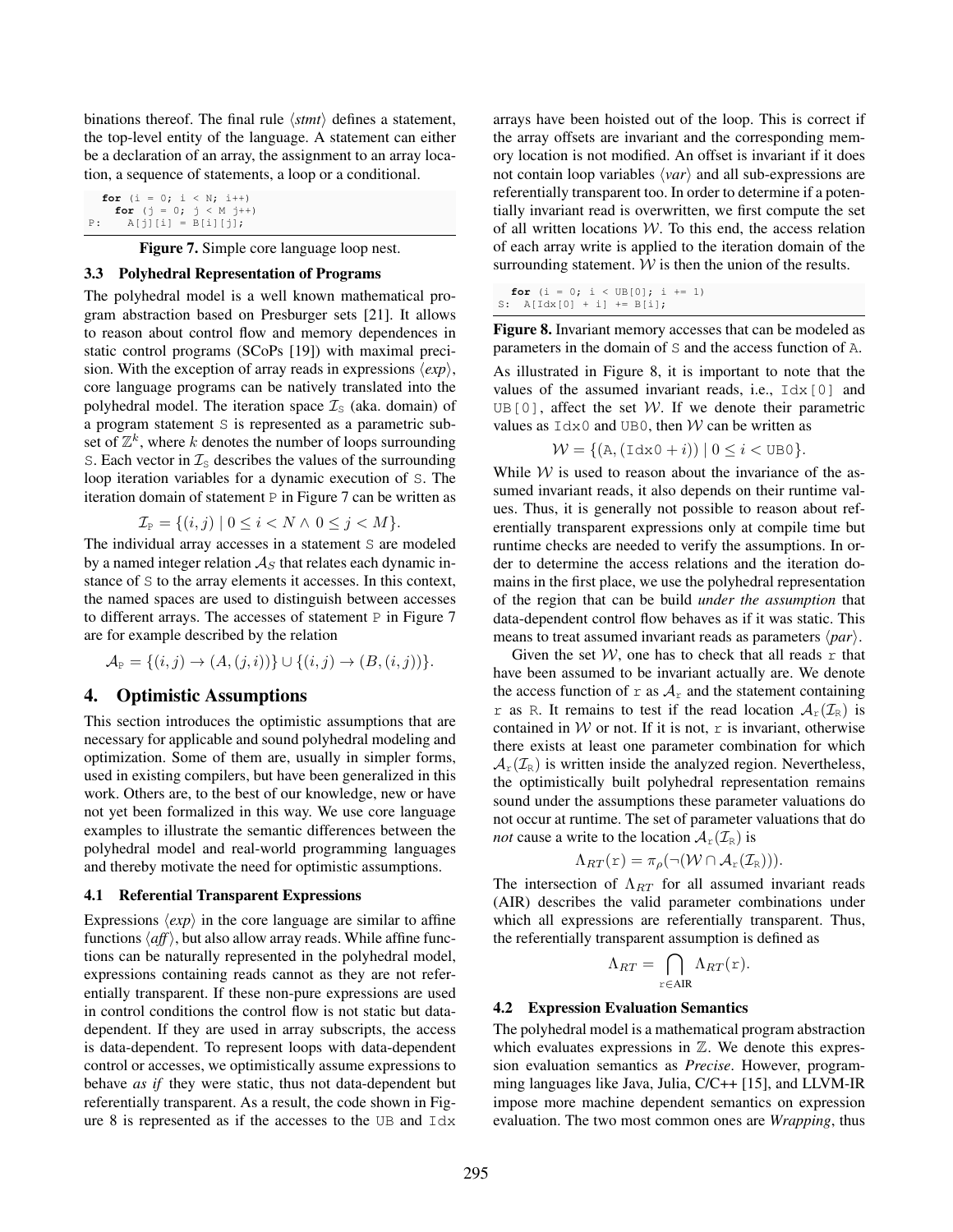the evaluation modulo  $m = 2<sup>n</sup>$  for *n*-bit expressions, and *Error* which causes undefined behaviour if the result of *Precise* and *Wrapping* evaluation differs. Note that *Precise* semantics subsume *Error* semantics, but not *Wrapping* semantics.

In order for the polyhedral model to represent the input correctly, it is necessary to represent the evaluation semantics as well. While it is possible to express *Wrapping* semantics in Presburger arithmetic [\[45\]](#page-11-7), practice shows that it has a vastly negative effect on compile time as well as runtime of the generated code [\(Section 7.2\)](#page-8-1). The former is caused by the additional existentially quantified dimensions that modulo expressions can introduce, the latter by additional dependences that are only present in case of wrapping [\(Fig](#page-4-0)[ure 9\)](#page-4-0). While integer wrapping rarely occurs when executing the programs commonly analysed by polyhedral tools, an automatic approach used on general purpose code should never silently mis-compile programs for corner-case inputs.

<span id="page-4-0"></span>**for** (i = 0; i <= N; i += 1) S:  $A[i + i] = A[i + i + 1]$ ;

Figure 9. Loop with dependences only if *Wrapping* semantics are used. Assuming i to be an 8-bit unsigned value, loop-carried dependences are then present if  $N = 2^7 = 128$ .

To represent possibly wrapping computations in an efficient way, we optimistically use *Precise* semantics. This is sound for parameter valuations that do not cause any expression to wrap. We denote these parameter valuations as expression evaluation assumptions  $\Lambda_{EE}$ . To compute them, each expression  $e \in \langle exp \rangle$  of the input program is translated twice to the polyhedral model. First with *Precise* semantics and then with *Wrapping* semantics. We use  $\lbrack \lbrack \varepsilon \rbrack \rbrack$  to express the former translation and  $[\![e]\!]_{\mathbb{Z}/m\mathbb{Z}}$  for the latter. Both translate e to a function in the surrounding iteration variables. Assuming  $e$  is part of statement S and surrounded by  $k$  loops, we can compute  $\mathcal{I}_W(e)$ , the set of all iterations for which e would wrap:

$$
\mathcal{I}_W(\mathsf{e}) = \{(i) \mid i \in \mathbb{Z}^k \land [\![ \mathsf{e} ]\!]_\mathbb{Z}(i) \neq [\![ \mathsf{e} ]\!]_\mathbb{Z/m\mathbb{Z}}(i) \}.
$$

To restrict it to actually executed iterations,  $\mathcal{I}_W(e)$  is intersected with the iteration space  $\mathcal{I}_\text{S}$  of the statement S:

$$
\mathcal{I}_{W_{\rm s}}(e) = \mathcal{I}_W(e) \cap \mathcal{I}_{\rm s}.
$$

The negated projection of  $\mathcal{I}_{W_{\rm s}}(e)$  onto the parameter subspace describes the parameter evaluations under which the evaluation of e with *Precise* semantics is equal to the evaluation with *Wrapping* semantics, thus the expression evaluation assumptions  $\Lambda_{EE}(\text{e})$  for e. The intersection of all  $\Lambda_{EE}$ (e) yields the preconditions  $\Lambda_{EE}$  that ensure the absence of wrapping in all control and access expressions:

$$
\Lambda_{EE} = \bigcap_{e \in \langle exp \rangle} \Lambda_{EE}(e) = \bigcap_{e \in \langle exp \rangle} \neg \pi_{\rho}(\mathcal{I}_{W_{s}}(e)).
$$

It is important to note that the optimistically generated polyhedral representation of the input program is not necessarily sufficient to compute  $\Lambda_{EE}$ . Due to the referential transparency of expressions in the polyhedral model, it is possible that values are replaced by their definition, thus altering the domain under which an expression is evaluated. In [Figure 10](#page-4-1) two equivalent programs are shown if expressions are evaluated with *Precise* semantics but not necessary with *Wrapping* semantics. While the polyhedral representation of [Fig](#page-4-1)[ure 10a](#page-4-1) and [Figure 10b](#page-4-1) can be equal [\(Figure 10c\)](#page-4-1) the former might exhibit a wrapping increment expression while the latter does not. Consequently, it is necessary to utilize the textual expression and the textual domain to compute  $\Lambda_{EE}$ , not a polyhedral representations thereof.

<span id="page-4-1"></span>**for** 
$$
(i = p + 1; i < 10; i += 1)
$$

\nP:  $A[i - 1] = A[i - 1] + 1;$ 

\n**(a)** Possibly wrapping increment of p.

\n**for**  $(i = p; i < 9; i += 1)$ 

\nP:  $A[i] = A[i] + 1;$ 

(b) Safe increment guarded by the loop condition  $\pm$  < 9.

$$
\mathcal{I}_{P} = \{(i) | 0 \leq i \leq 8 - p\}
$$
  

$$
\mathcal{A}_{P} = \{(i) \rightarrow (A, (i + p))\}
$$
  
(c) Polyhedral representation of Figure 10a and Figure 10b.

Figure 10. Loops with equal polyhedral representation but different wrapping behaviour.

#### 4.3 Possibly Unbounded Loops

Possibly unbounded loops are an implementation artifact that can cause complex, partially unbounded iteration domains and thereby compile time hazards. In practice, possibly unbounded loops are often caused by parametric loop bounds with an equality exit condition, thus  $==$  or  $!=$ . Such exit conditions are used by programmers but also introduced by canonicalizing program transformations. An example loop that is possibly unbounded is shown in Figure  $11<sup>2</sup>$  $11<sup>2</sup>$  $11<sup>2</sup>$ . For  $LB > UB$  the iteration domain of statement S is unbounded, Thus, in the polyhedral representation this parameter valuation would cause an infinite loop and thereby compile time hazards while its occurrence in practice would either result in an error or render optimizations redundant.

<span id="page-4-2"></span>**for**  $(i = LB; i != UB; i += 1)$  $s: \ldots$ 

Figure 11. Partially unbounded domain for LB > UB.

In order to keep the iteration domains bounded and concise while still being able to handle loops with a potentially unbounded number of iterations we generate preconditions that prevent unbounded loops statically. Using the example above we first bring the iteration domain

$$
\mathcal{I}_\text{S} = \{(i) \mid (\text{LB} \leq i < \text{UB}) \lor (\text{UB} < \text{LB} \leq i)\}
$$

into disjunctive normal form and identify all clauses that do not bound all loop iteration variables properly. In this example the first disjunct provides proper bounds for  $i$  while the second does not provide an upper bound. We denote the set of unbounded clauses in the domain  $\mathcal{I}_s$  as  $\mathcal{I}_s^{\infty}$ . The negated projection of  $\mathcal{I}_s^{\infty}$  onto the parameter space yields the bounded loops assumption  $\Lambda_{BL}(S)$ . All parameter valuations that would cause an unbounded number of loop it-

<span id="page-4-3"></span><sup>&</sup>lt;sup>2</sup> Integer wrapping is ignored as modulo computations could prevent it.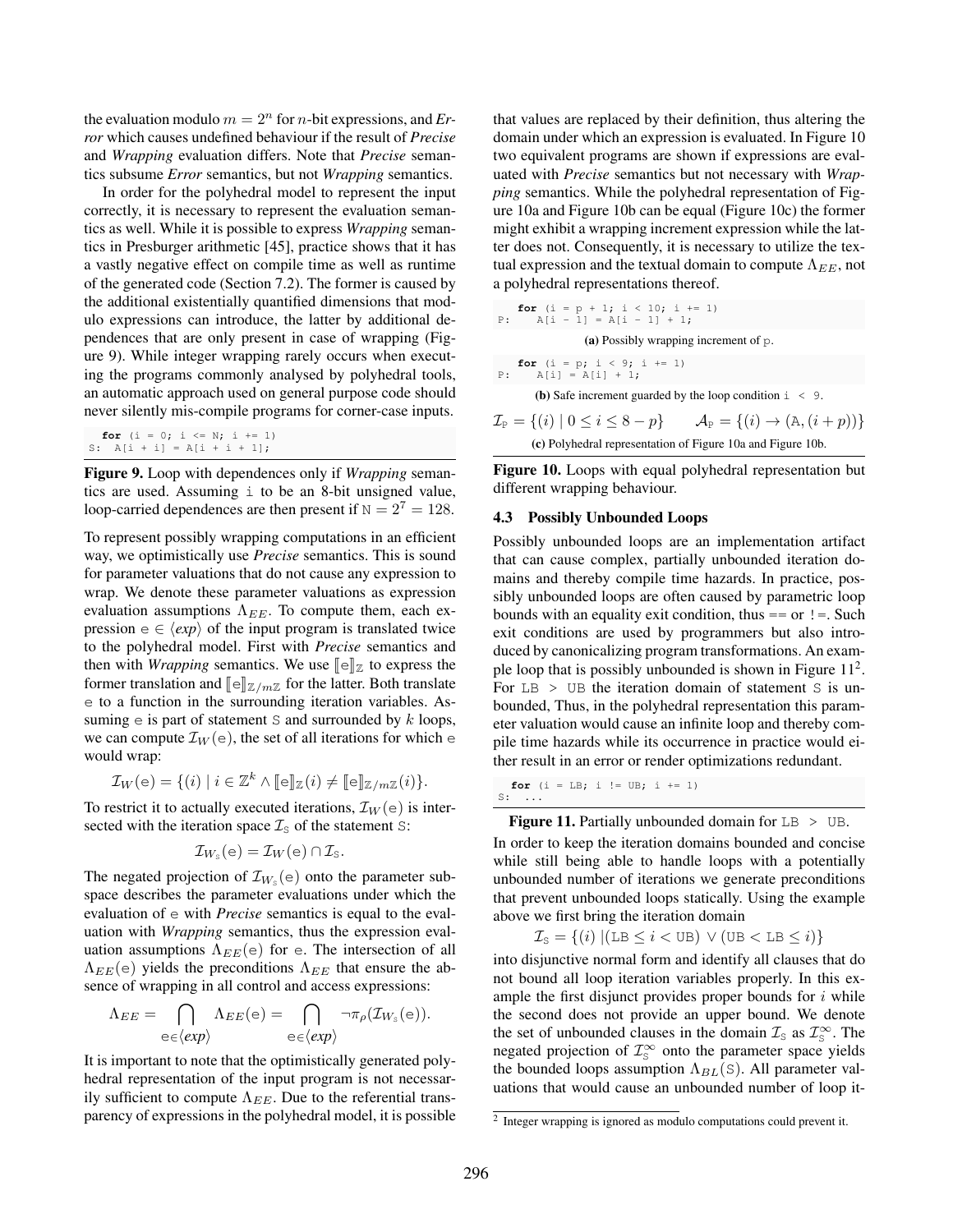erations for statement S are precluded by  $\Lambda_{BL}(S)$ . Thus, the intersection of  $\Lambda_{BL}(S)$  over all statements prevents unbounded domains all together:

$$
\Lambda_{BL} = \bigcap_{S} \Lambda_{BL}(S) = \bigcap_{S} \neg \pi_{\rho}(\mathcal{I}_{S}^{\infty}).
$$

Note that for nested loops with dependent conditionals, as illustrated in [Figure 12,](#page-5-1) prior dimensions are assumed to be bounded. Hence, the constraints  $0 \le j \le i$  suffice as bound for the loop iteration variable  $\exists$  in the domain of S.

<span id="page-5-1"></span>**for** 
$$
(i = 0; ..., ...,)
$$
  
\n**for**  $(j = 0; j < i; ...)$   
\nS: ...

Figure 12. Generic nested loop with dependent conditionals.

#### <span id="page-5-4"></span>4.4 Accesses to Constant-Size Arrays Are In-bounds

Functions that work on multi-dimensional arrays of fixed size often do not provide sufficient information to prove that all memory access subscript expressions remain within bounds. A common reason for this is the use of parametric array bounds, which appear either just due to inconsistent code or, as illustrated in [Figure 13,](#page-5-2) due to code that works only on sub-arrays. In some languages multi-dimensional out-of-bound accesses are disallowed or result in runtime errors. Other languages linearize multi-dimensional array accesses and treat them as one-dimensional ones. Such accesses remain valid even if not all subscript expressions remain within the dimension bounds of the multi-dimensional array as long as the location accessed is valid. While LLVM-IR retains information about the multi-dimensionality of accesses for arrays with constant sized dimensions, there is no guarantee such accesses remain within bounds: "*Analysis passes which wish to understand array indexing should not assume that the static array type bounds are respected*" [3](#page-5-3) .

```
declare A[1024][1024];
 declare B[1024][1024];
  for (i = start; i < start + num; i++)for (i = start; j < start + num; j++)S: A[i][j] = B[i][j];
```
Figure 13. Parametric accesses to constant-sized arrays. Accesses to multi-dimensional arrays of constant size that have affine subscripts in each dimension can be equivalently expressed as affine one-dimensional accesses. Therefore, existing integer programming based dependence analysis techniques [\[19,](#page-10-5) [37\]](#page-11-8) can be used to compute precise results. However, out-of-bound memory accesses can introduce spurious data dependences that prevent otherwise legal program transformations. To illustrate the problem we consider the example in [Figure 13.](#page-5-2) The set

$$
\mathcal{I}_S = \{(i, j) \mid \text{start} \leq i < \text{start} + \text{num} \land \\ \text{start} \leq j < \text{start} + \text{num} \}
$$

describes all iterations of S and the relation

$$
\mathcal{A}_{S} = \{(i, j) \to (A, (1024i + j))\} \cup \{(i, j) \to (B, (1024i + j))\}
$$

describes the accesses performed. The source code suggests that the code is dependence free and that transformations such as loop interchange are valid. However, if the language allows for out-of-bounds accesses in the individual offset expressions, e.g., as LLVM-IR does due to the implicit linearization, the set of data dependences is not empty:

$$
\{(i,j) \rightarrow (i+1,j-1024) \mid
$$
  
start  $\leq i <$ start + num - 1  $\land$   

$$
1024 +
$$
start  $\leq j <$ start + num $\}$ 

For values of j that are larger than  $1024 + \text{start}$ , there is a data dependence from iteration  $(i, j)$  to the later iteration  $(i+1, j-1024)$  caused by an out-of-bound memory access. If we consider only the values of  $j$  that do not cause out-ofbound accesses, the set of data dependences is empty.

As out-of-bound accesses are valid, but uncommon, we can optimistically assume they never happen, thereby avoiding the spurious dependences. To this end, we first define constraints to describe out-of-bound memory locations and then compute the iterations that access such locations. For an  $N$ -dimensional array, where each dimension  $i$  has size  $s_i$ , the out-of-bounds memory locations are described as

$$
\mathcal{M}_{\text{Out}} = \{ (\vec{e}) \mid \bigvee_{i=1..(N-1)} (e_i < 0 \lor s_i \leq e_i) \}.
$$

To obtain the set of iterations  $\mathcal{I}_{Out}$  that perform an out-ofbound access, we apply for each statement S the reverse access relation  $A_{\rm s}^{-1}$  to the out-of-bound access description and restrict the result to the statement domain  $\mathcal{I}_\text{S}$ , thus:

$$
\mathcal{I}_{\text{Out}} = \bigcup_{S} \left( \mathcal{I}_{S} \cap \mathcal{A}_{S}^{-1}(\mathcal{M}_{\text{Out}}) \right)
$$

The projection of  $\mathcal{I}_{\text{Out}}$  onto the parameter subspace yields a description of all parameter combinations that trigger at least one out-of-bound access. Taking the complement, we derive the assumptions that ensure in-bounds accesses:

$$
\Lambda_{IB} = \neg \pi_{\rho}(\mathcal{I}_{\text{Out}})
$$

#### <span id="page-5-0"></span>4.5 Accesses to Parametric-Size Arrays Are In-bounds

Accesses to multi-dimensional arrays of parametric size are, similar to their fixed-sized counterparts, modeled in the compiler IR as one-dimensional accesses. However, even if the individual subscript expressions were affine (e.g.,  $A[i][j])$ , the linearized result is commonly a polynomial expression (e.g.,  $A[i \times n + j]$ ) which cannot be analyzed with ILP-based techniques. Grosser et. al [\[26\]](#page-11-4) presented a delinearization approach that guesses possible multi-dimensional array accesses by looking for non-affine monomials in the polynomial access functions. In many cases, the correctness of this *delinearization* is not statically provable, but an assumption can be constructed that ensures the correctness. Our framework is used to keep track

<span id="page-5-3"></span><sup>3</sup> [http://llvm.org/docs/GetElementPtr.html#why-do](http://llvm.org/docs/GetElementPtr.html#why-do-gep-x-1-0-0-and-gep-x-1-alias)[gep-x-1-0-0-and-gep-x-1-alias](http://llvm.org/docs/GetElementPtr.html#why-do-gep-x-1-0-0-and-gep-x-1-alias)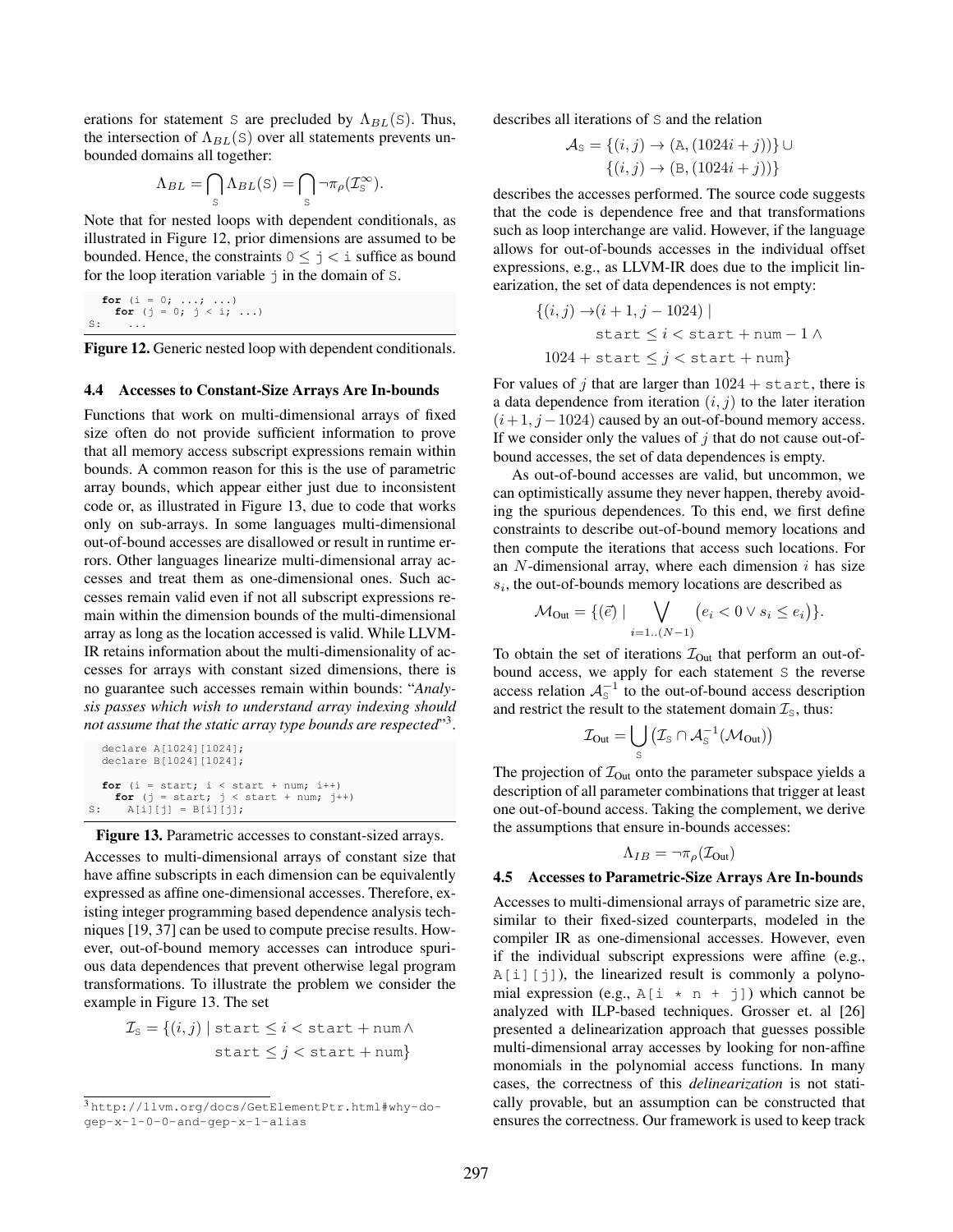of these delinearization assumptions, to simplify them with respect to other (independently taken) assumptions, and to emit optimized runtime checks. In the evaluation [\(Section 7\)](#page-8-0) we record delinearization assumptions with the in-bounds assumptions as  $\Lambda_{IB}$ .

# <span id="page-6-0"></span>4.6 Arrays Do Not Alias (Overlap)

Alves et al. [\[4\]](#page-10-12) presented an approach to rule out array aliasing at runtime that utilizes the optimistic assumption framework presented in this work. Their runtime check verifies that two array regions which are accessed via different base pointers are not overlapping, thus not aliasing. The access ranges for all possible overlapping arrays are computed in the same way as the set of written locations  $W$  in [Sec](#page-3-1)[tion 4.1.](#page-3-1) As a consequence of our extensions, the access ranges can, similar to  $W$ , be dependent on the values of assumed invariant reads and the absence of overflows. Hence, only the combination of alias assumptions  $\Lambda_{AA}$  and referentially transparent assumption  $\Lambda_{RT}$  allows to handle loops with assumed invariant loads which might alias other arrays.

To model the example in [Figure 1](#page-0-0) one has to assume the first two elements of grid are not overwritten. Aliasing checks need to argue about the accessed memory regions, thus they depend on the loop bounds that are not static. At the same time one cannot assume the loop bounds to be invariant if any aliasing access could dynamically change them. Only by assuming and verifying both properties simultaneously, a correct model can be built.

# <span id="page-6-1"></span>5. Efficient Assumptions

Handling assumptions efficiently is important to minimize compile time and to ensure their fast evaluation at runtime. The number of assumptions inevitable increases with program size, but their cost is often more impacted by the kind and representation of the assumptions. We exploit flexibility in the assumptions we take to obtain simpler Presburger models and use different representations to ensure small constraint sets and consequently concise runtime checks.

*Constraint Representation:* By expressing all assumptions as Presburger sets, we can exploit a wide range of established simplification techniques to remove redundant constraints, detect equalities [\[43\]](#page-11-9), and to merge convex sets [\[42\]](#page-11-10). As a result, redundancies in large assumption sets are reliably eliminated.

*Irrelevant Parameter Configurations:* Parameter configurations for which both the original and the optimized code have identical semantics are used to simplify the assumptions. As example consider [Figure 7](#page-3-3) for which, assuming an array definition  $B[100][100]$ , the in-bounds assumption  $\Lambda_{IB} = M \leq 100 \vee N \leq 0$  is computed. For  $N \leq 0$  all access are in-bounds as no access is executed, but also no interesting computation is performed. Consequently, this condition is dropped. Simplification takes place only after all assumptions have been collected, as early simplification could exclude parameter configurations under which later parts of the code perform interesting computations.

*Impossible or Undefined Behavior:* We use parameter configurations that are impossible or trigger undefined behavior to simplify the taken assumptions. Value range information, obtained from the underlying data types and through program code analysis [\[28\]](#page-11-11), limits the set of valid parameter configurations. We exploit undefined behavior, e.g., to not generate expression evaluation assumptions  $\Lambda_{EE}$  if a computation is guaranteed to not overflow. As the relaxed type system and memory model of compiler IRs is often insufficient to model necessary language semantics, we use annotations to carry over missing information. In case of out-of-bound accesses to fixed-sized arrays, which are undefined in C/C++ but not in LLVM-IR [\(Section 4.4\)](#page-5-4), we emit annotations in the C/C++ frontend that guarantee in-bounds accesses, thus allow to omit in-bounds assumptions.

*Positive Assumptions vs. Restrictions:* Assumptions can be modeled as set of valid parameter configurations (positive assumptions) or as set of invalid parameter configurations (restrictions) and this choice significantly impacts the representation efficiency. In [Section 4,](#page-3-2) we introduced all assumptions as positive assumptions. However, depending on how Presburger sets are represented, restrictions can be advantageous. Polly relies on isl [\[42\]](#page-11-10), which uses a disjunctive normal form (DNF) as canonical representation. When collecting positive assumptions, new constraints are added by *intersection*. When collecting restrictions, new constraints are added by computing the *union*. Intersecting is fast for single convex polyhedra, where it corresponds to appending constraints. However, when individual assumptions are represented by a union of convex polyhedra, computing the DNF of an intersection can increase the size of its representation drastically due to the distributive property. In contrast, restrictions grow linearly. In our implementation we use positive assumptions only for in-bounds assumptions  $\Lambda_{IB}$  and restrictions otherwise.

*Conservative Over-Approximation:* In certain cases conservative approximations of assumptions allow for more concise Presburger sets without observable disadvantages in practice. For example, a simple non-uniform stride [\(Fig](#page-7-0)[ure 14a\)](#page-7-0) can cause a complicated runtime alias check [\(Fig](#page-7-0)[ure 14b\)](#page-7-0) which can be conservatively simplified [\(Figure 14c\)](#page-7-0). Since especially existentially quantified dimensions, which often arise from non-uniform strides or modulo expressions, have shown to complicate assumptions, we conservatively approximate assumptions by projecting out such dimensions.

# <span id="page-6-2"></span>6. Runtime Check Generation

So far we have shown how to take, combine, and simplify assumptions as preconditions for efficient, sound, and optimistic loop optimizations. At runtime, these preconditions are evaluated to determine if it is valid to execute the optimistically optimized loop nest or if the conservatively optimized one needs to be used. In either case, it is crucial that the code that is used to evaluate these preconditions correctly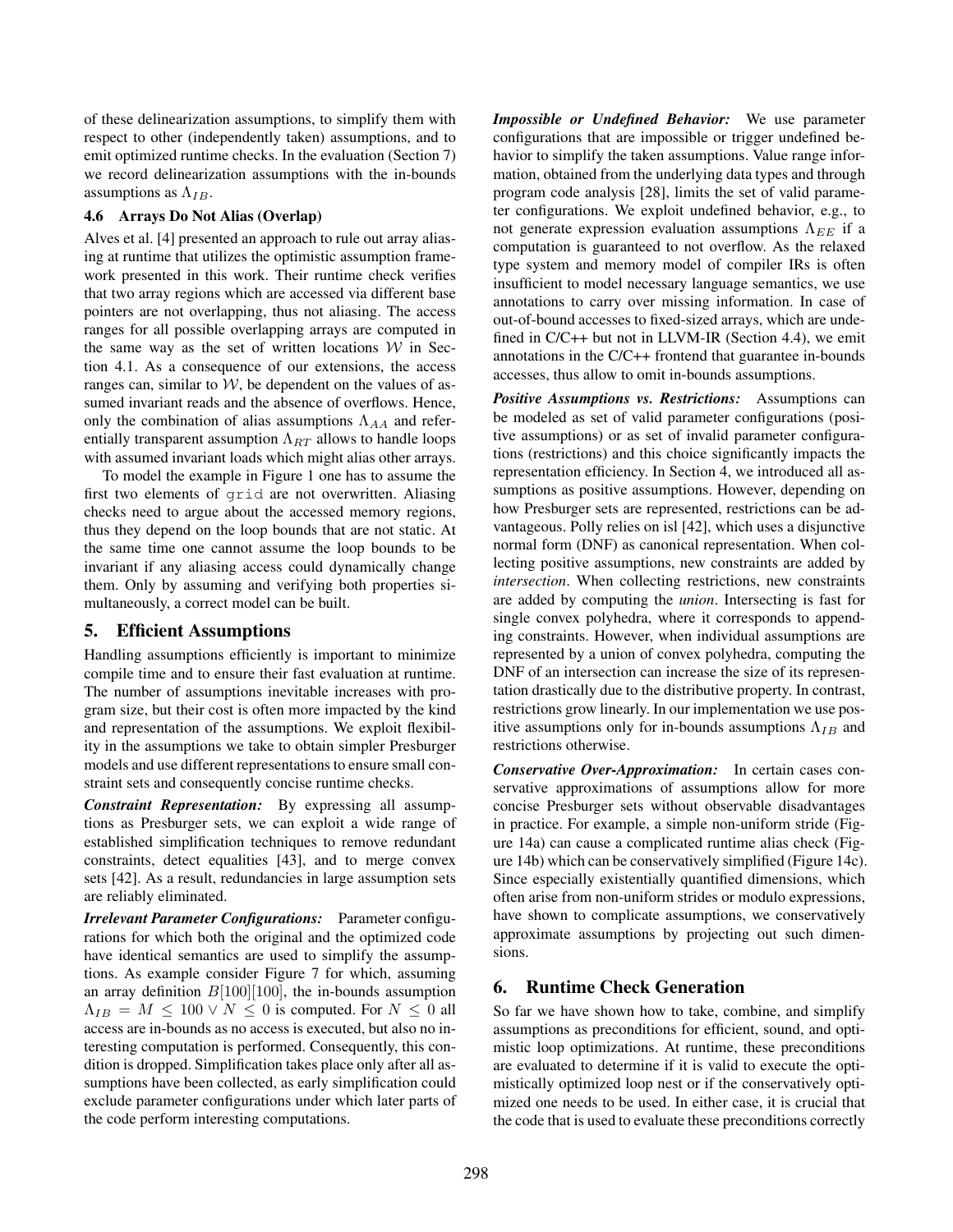<span id="page-7-0"></span>

|  | for $(i = 0; i < N; i += 5)$ {<br>$A[i+0]$ += $B[i+0]$ ; $A[i+1]$ -= $B[i+1]$ ;<br>$A[i+2]$ += $B[i+2]$ ; $A[i+3]$ -= $B[i+3]$ ;<br>$A[i+4] += B[i+4];$ |                                   |                                                                               |  |
|--|---------------------------------------------------------------------------------------------------------------------------------------------------------|-----------------------------------|-------------------------------------------------------------------------------|--|
|  |                                                                                                                                                         | (a) Loop with non-uniform stride. |                                                                               |  |
|  | $\&B[N+4-(N-1)\$ $5)$ $\leq$ $\&A[0]$ $\perp$<br>$& A[N+4-((N-1)$ $S5)]$ <= $& B[0]$                                                                    |                                   | $&\text{B} \begin{bmatrix} N + 4 \end{bmatrix} \leq 4$<br>$& A[N + 4] \leq K$ |  |

(b) Precise alias check  $\&B[N + 4] \leq \&A[0] |I|$ <br> $\&A[N + 4] \leq \&B[0]$ (c) Simplified alias check.

Figure 14. Complicated and conservatively simplified runtime alias checks for a simple loop with non-uniform stride.

implies their semantics. In [Figure 2b](#page-1-0) we illustrated how assumptions can be generalized to the whole region. However, code for runtime checks cannot be simply generated for the collected and simplified assumption. Two additional challenges arise in order for the runtime check code to be a, possibly weaker but sound, precondition.

- 1. Machines use *Wrapping*[4](#page-7-1) semantics (ref. [Section 4.2\)](#page-3-0) to evaluate expressions, not the *Precise* semantics that is used to combine and simplify the assumptions in the polyhedral model. This discrepancy can cause subtle errors, especially in the context of expression evaluation assumptions  $\Lambda_{EE}$  that may contain large constants.
- 2. Preconditions can reference assumed invariant reads (ref. [Section 4.1\)](#page-3-1) as part of parameters in the polyhedral model. These reads have to be "pre-loaded" to make their values available during the runtime check generation.

<span id="page-7-2"></span>

| <b>Algorithm 1:</b> Runtime check generation. |                                                                       |  |  |  |
|-----------------------------------------------|-----------------------------------------------------------------------|--|--|--|
|                                               | <b>Input</b> : an affine function $q \in \langle aff \rangle$         |  |  |  |
|                                               | <b>Output:</b> code that computes $q$ or signals a failure.           |  |  |  |
|                                               | <b>1 Function</b> generate Aff(q)                                     |  |  |  |
| switch $q$ do<br>$\mathbf{2}$                 |                                                                       |  |  |  |
| 3                                             | case $c$ do return $c$ ;<br>// $c \in \langle int \rangle$            |  |  |  |
| $\overline{\mathbf{4}}$                       | // $v \in \langle var \rangle$<br>case $v$ do return $v$ ;            |  |  |  |
| 5                                             | // $p \in \langle par \rangle$<br>case $p$ do                         |  |  |  |
| 6                                             | <b>return</b> generateParameterOrArrayRead $(p)$ ;                    |  |  |  |
| 7                                             | // $q_l, q_r \in \langle aff \rangle$<br>case $q_l + q_r$ do          |  |  |  |
| 8                                             | $lhs \leftarrow$ generate Aff $(q_l)$ ;                               |  |  |  |
| 9                                             | $rhs \leftarrow$ generate Aff $(q_r)$ ;                               |  |  |  |
| 10                                            | $res \leftarrow$ generateOverflowCheckAdd( <i>lhs</i> , <i>rhs</i> ); |  |  |  |
| 11                                            | generateFailureOnOverflow( $res$ );                                   |  |  |  |
| 12                                            | return res;                                                           |  |  |  |
|                                               |                                                                       |  |  |  |

<span id="page-7-4"></span>To bridge the gap between the different expression evaluation semantics we track potential overflows in the runtime check code. Especially on hardware with build-in overflow detection for arithmetic operations, this can be implemented efficiently. For the example in [Figure 2b](#page-1-0) this means that after each addition we check explicitly for an overflow before we continue the evaluation of the runtime check code. After the

first overflow the runtime check fails and the conservatively optimized code is executed.

To make the values of assumed invariant reads available in the runtime check, they have to be hoisted in front of the analyzed region. While this is generally possible, it is important that an invariant read should only be pre-loaded under the condition that the memory location can be safely accessed. For the example in [Figure 2b](#page-1-0) this means that the access to grid[1] must not be performed if grid[0] < 0.

The two mutually recursive Algorithms [1](#page-7-2) and [2](#page-7-3) illustrate how we extended code generation for Presburger formula [\[27\]](#page-11-12) to tackle the additional challenges that come with sound and efficient runtime check generation. While the first three cases shown in [Algorithm 1](#page-7-2) do conceptually not differ from common code generation for affine functions, the last case (line [7\)](#page-7-4) was extended. Additional code that detects a potential overflow at runtime is emitted after each potentially overflowing arithmetic instruction. In case an overflow occurred, thus a failure is signaled, the conservatively optimized code version has to be executed. It is important not to cause any side-effect after a problem in the runtime check has been detected. To this end, pre-loaded assumed invariant reads have to be guarded explicitly if it cannot be shown that the memory can be accessed unconditionally.

<span id="page-7-6"></span><span id="page-7-5"></span><span id="page-7-3"></span>

|              | Algorithm 2: Parameter generation for runtime checks.                                     |  |  |  |  |
|--------------|-------------------------------------------------------------------------------------------|--|--|--|--|
|              | <b>Input</b> : a parameter $p \in \langle par \rangle$ that might reference               |  |  |  |  |
|              | assumed invariant reads                                                                   |  |  |  |  |
|              | <b>Output:</b> code that computes $q$ or signals a failure.                               |  |  |  |  |
| $\mathbf{1}$ | <b>Function</b> generateParameterOrArrayRead $(p)$                                        |  |  |  |  |
| $\mathbf{2}$ | <b>foreach</b> array read $a$ in $p$ <b>do</b><br>// $a \in \langle acc \rangle$          |  |  |  |  |
| 3            | <b>if</b> is Potentially Undefined Access $(a)$ then                                      |  |  |  |  |
| 4            | $\mathcal{I}_a \leftarrow \text{getDomainForAccess}(a);$                                  |  |  |  |  |
| 5            | generateFailureIfEmpty $(\mathcal{I}_a)$ ;                                                |  |  |  |  |
| 6            | $bp \leftarrow \text{getBasePointerAff}(a);$<br>// $bp \in \langle aff \rangle$           |  |  |  |  |
| 7            | $addr \leftarrow$ generate Aff $(bp)$ ;                                                   |  |  |  |  |
| 8            | foreach <i>offset expression <math>e</math> in a</i> do<br>// $e \in \langle exp \rangle$ |  |  |  |  |
| 9            | $noWrap \leftarrow$ generate Assumptions ( $\Lambda_{EE}(e)$ );                           |  |  |  |  |
| 10           | generateFailureIfFalse $(noWrap)$ ;                                                       |  |  |  |  |
| 11           | $e_q \leftarrow$ getExpressionAff $(e)$ ;<br>// $e_q \in \langle aff \rangle$             |  |  |  |  |
| 12           | $addr \leftarrow addr$ [generateAff $(e_q)$ ];                                            |  |  |  |  |
| 13           | $l \leftarrow$ generateLoad( $addr$ );                                                    |  |  |  |  |
| 14           | replace $a$ with $l$ in all parameters and expressions;                                   |  |  |  |  |
| 15           | <b>return</b> generateParameter(p);                                                       |  |  |  |  |

<span id="page-7-7"></span>[Algorithm 2](#page-7-3) illustrates how assumed invariant reads are preloaded on demand. For each assumed invariant read that is part of a parameter, three conceptual steps are performed. First, it is ensured that the access is actually performed by the program. If not, one can either fall back to the conservative version, as shown in [line 5,](#page-7-5) or use an arbitrary but valid value at runtime, as it cannot be referenced by any executed code. Second, the assumed invariant reads that are referenced in the offset expressions or the base pointer

<span id="page-7-1"></span><sup>4</sup> While CPUs use *Wrapping* semantics, GPUs might not. However, the argument stays valid for GPUs as they do not use *Precise* semantics either.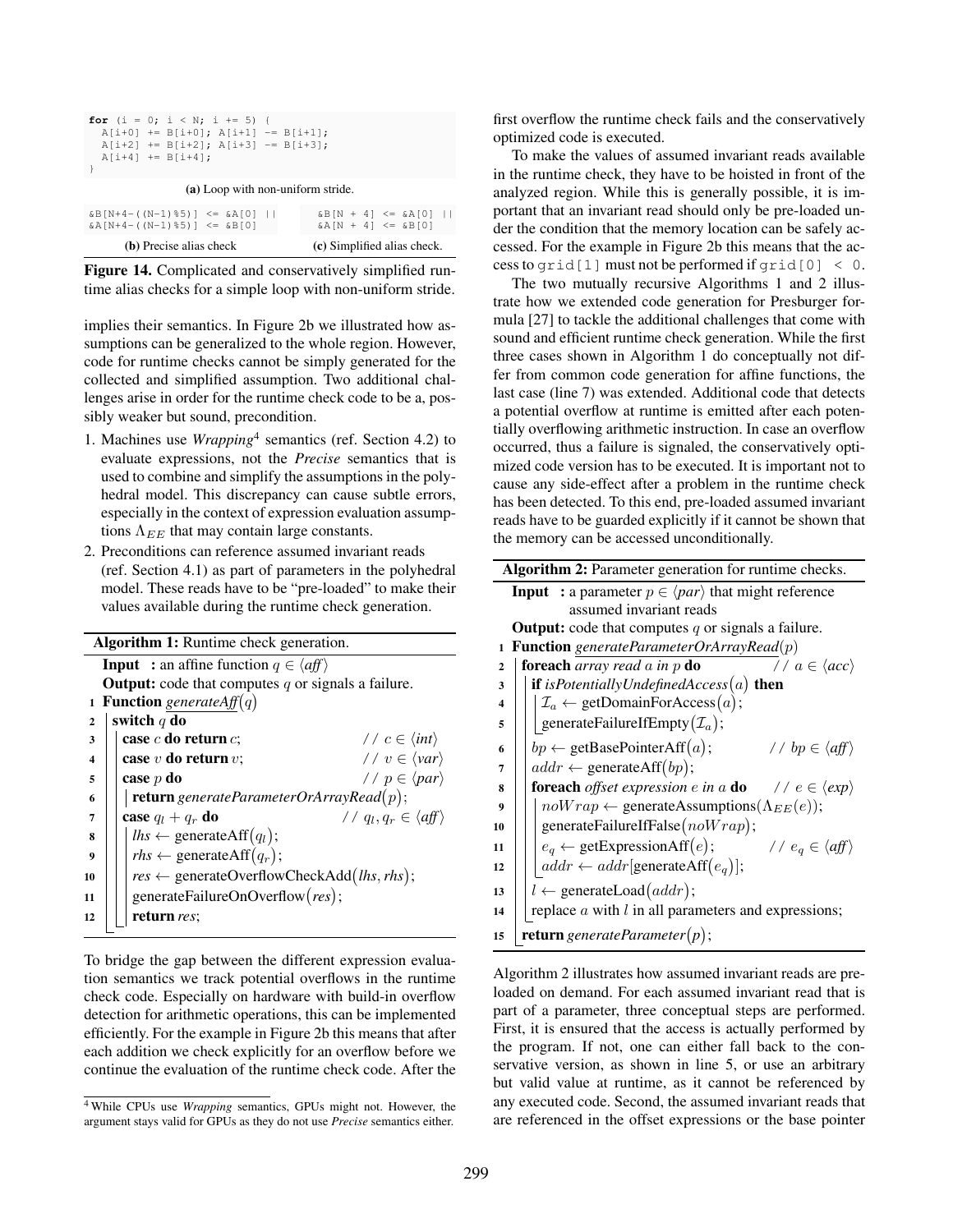are pre-loaded first through the (mutual) recursion in [line 7](#page-7-6) and [line 12.](#page-7-7) Finally, the expression evaluation assumptions  $\Lambda_{EE}$  for each offset expression have to be checked prior to the access. If one of them is violated, it is not sound to perform the access, as there might be an integer overflow that was not represented correctly. Thus, the location accessed by the program might not be the one accessed in the model. The real location might not be invariant or might just be different from the one that would have been pre-loaded. In either case, the conservative optimized version has to be executed.

# <span id="page-8-0"></span>7. Evaluation

To evaluate the assumptions collection, the simplification, and the runtime check generation, we run Polly on the LLVM Test Suite, the NPB Suite, and the C/C++ benchmarks of the SPEC 2000 as well as 2006 benchmark suite. The evaluation is restricted to non-trivial regions, thus loop nests that contain at least two loops or two statements with memory accesses (both read and write) inside loops. This granularity is the finest one could except polyhedral optimizations to be effective, thus transformations like loop interchange or loop fusion/fission to be applicable. All performance numbers are generated with an Intel $(R)$  Xeon $(R)$ E3-1225. We used the default input size for the LLVM Test Suite, train input for SPEC, and the W input class for NPB.

<span id="page-8-2"></span>

|    | <b>SPEC 2006</b> |                 |                    | <b>SPEC 2000</b>     |                        |                    |
|----|------------------|-----------------|--------------------|----------------------|------------------------|--------------------|
|    | (a)              | $W/\Lambda$ (b) | $w/\sigma \Lambda$ | (a)                  | $W/\Lambda$ (b)        | $w/\sigma \Lambda$ |
| #S | 191              | 89              | 35                 | 83                   | 5                      | 24                 |
| #D | 34               | 4               | 12                 | 29                   | 3                      | 12                 |
| #E | 5.2M             | 16k             | 61k                | 729k                 | 78k                    | 11k                |
|    |                  |                 |                    |                      |                        |                    |
|    |                  | <b>NPB</b>      |                    |                      | <b>LLVM</b> Test Suite |                    |
|    | (a)              | $W/\Lambda$ (b) | $w/\sigma \Lambda$ | (a) w/ $\Lambda$ (b) |                        | $w/\sigma \Lambda$ |
| #S | 50               | $\mathfrak{D}$  | $\overline{2}$     | 431                  | 62                     | 133                |
| #D | 41               | 5               | 1                  | 85                   | 9                      | 39                 |

Figure 15. #S denotes the number of analyzed non-trivial loop nests (a) and how many had statically infeasible assumptions (b). #D shows how many of these were executed by the test suite (a) and how many violated the assumptions (b). #E denotes how often they were executed (a) and how often they violated an assumption (b).

# 7.1 Applicability

[Figure 15](#page-8-2) presents statistics about the applicability of our approach (w/ $\Lambda$ ) compared to Polly without assumptions (w/o Λ). First #S, gives the number of non-trivial regions that were analyzed (a) together with the number of regions for which infeasible assumptions were taken (b). As an example, Polly analyzes 191 non-trivial regions in SPEC 2006. Out of which 35 do not require any assumptions to be taken and  $191 - 35 = 156$  do. However, not all 156 regions will actually be optimized. For 89 regions statically infeasible assumptions were taken, thus the regions were dismissed during the modeling. Summarized, optimistic assumptions allow to optimize almost three times as many non-trivial regions in the SPEC 2006 benchmarks. Line #D shows how many of these distinct loop nests were executed during a run of the test suite (a) and how many of them violated the assumptions in at least one execution (b). In terms of dynamic total (#E), SPEC 2006 executed the optimized regions 5.2 million times (a) and in 16k of these executions the runtime checks did not hold (b). All but 6 dynamic misspeculations were caused by a single loop nest in the 403.gcc benchmark. Similarly we can identify one loop nest in each of the benchmark suites to account for 82% of all runtime check failures.

<span id="page-8-3"></span>

|                | <b>SPEC 2006</b> |                      | <b>SPEC 2000</b> |                        |
|----------------|------------------|----------------------|------------------|------------------------|
|                |                  | (a) w/ $\Lambda$ (b) | (a)              | $W/\Lambda$ (b)        |
| $\Lambda_{IB}$ | 5                | 5                    | 6                | 5                      |
| $\Lambda_{EE}$ | 611              | 389                  | 82               | 30                     |
| $\Lambda_{BL}$ | 42               | 42                   | 6                | 6                      |
| $\Lambda_{AA}$ | 132              | 132                  | 52               | 52                     |
| $\Lambda_{RT}$ | 553              | 103                  | 6                | 6                      |
|                |                  |                      |                  |                        |
|                |                  | <b>NPB</b>           |                  | <b>LLVM</b> Test Suite |
|                | (a)              | $W/\Lambda$ (b)      |                  | (a) w/ $\Lambda$ (b)   |
| $\Lambda_{IB}$ | 1021             | 124                  | 258              | 101                    |
| $\Lambda_{EE}$ | 773              | 129                  | 671              | 202                    |
| $\Lambda_{BL}$ |                  | 0                    | 23               | 20                     |
| $\Lambda_{AA}$ | 14               | 14                   | 258              | 258                    |

**Figure 16.** The  $\Lambda_*$  rows show how many non-trivial assumptions were taken (a) and not implied by prior ones (b).

The  $\Lambda_{*}$  rows in [Figure 16](#page-8-3) show how often assumptions were taken (a) and then how often they were not already implied by prior ones (b). Though, the order in which the assumptions are taken influences the second number, we believe it is interesting to see how often assumptions are already implied, thus have no impact on the runtime check.

# <span id="page-8-1"></span>7.2 Modeling Choices, Simplification, and Versioning

Especially the expression evaluation assumptions  $\Lambda_{EE}$  and the bounded loop assumptions  $\Lambda_{BL}$  are alternatives to an otherwise complex and costly representation. While the latter are currently required in the optimization pipeline, the former can be avoided by explicitly modeling *Wrapping* semantics. However, the compile time will increase for various benchmarks between 3% and 3k%, causing a timeout after 500s of compile time for 8 of them.

Simplifications [\(Section 5\)](#page-6-1) generally reduce compile time. However, due to heuristics which exploit the constraint representation and newly exposed optimization opportunities, compile time increases can be observed in certain situations. The most important change we see is the elimination of compile time hazards. An example is the Linpack [\[17\]](#page-10-13) benchmark. It is optimized in less than 3 seconds with assumption simplifications but requires more than 500 seconds without.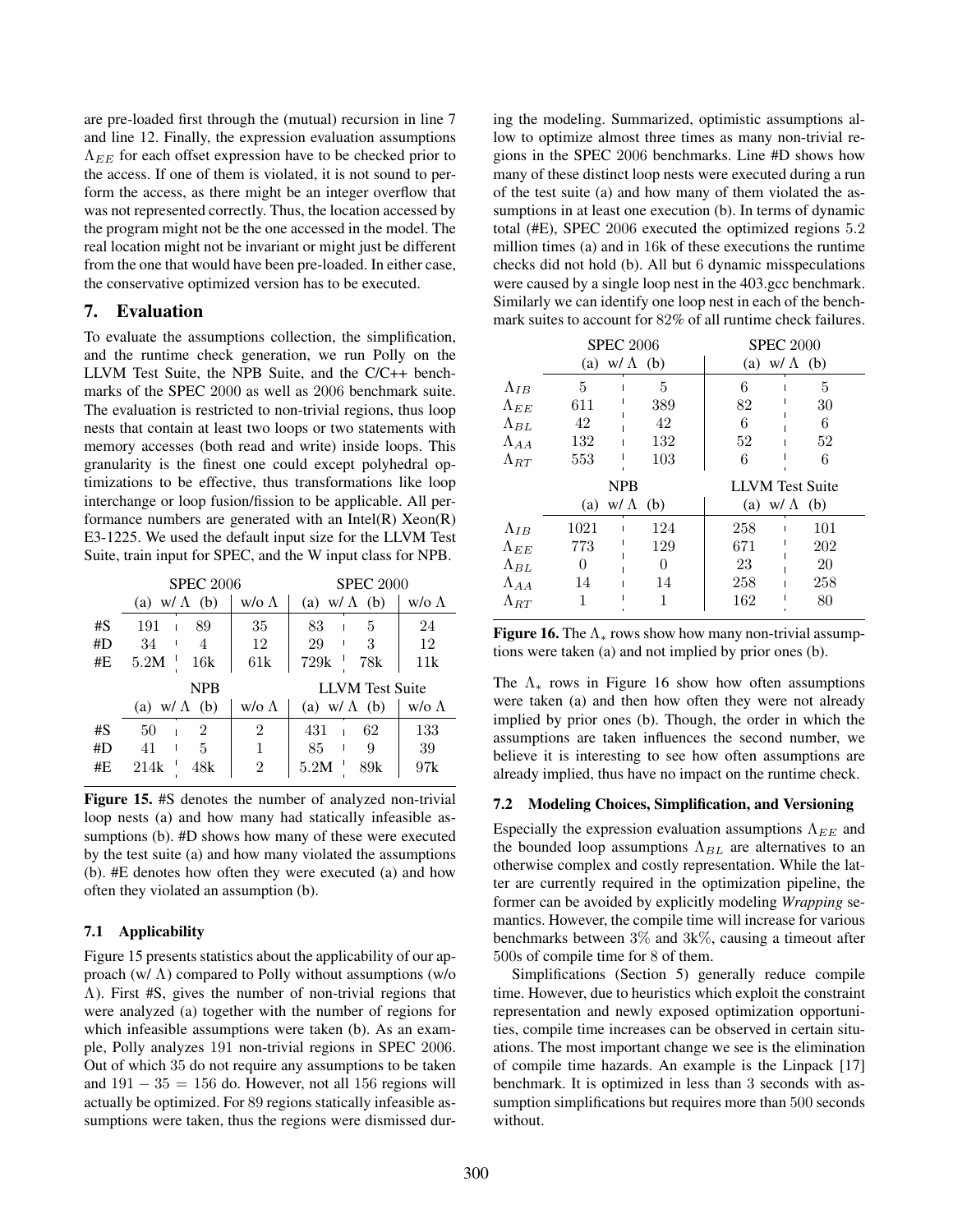If the assumptions are not taken but the optimistically optimized version is unconditionally executed, we see overall compile time improvements of up to 24%. The runtime decrease without runtime checks stays below 4% of the overall execution time.

#### 7.3 Sound and Automatic Polyhedral Optimization

Our assumptions allow to apply existing polyhedral approaches [\[4,](#page-10-12) [25,](#page-10-14) [32,](#page-11-6) [33\]](#page-11-13) in a sound and automatic way on low-level code without the need for manual pre-processing. For our motivating example, the compute rhs function of the BT benchmark from the NPB suite (excerpt shown in [Figure 1](#page-0-0) and [2\)](#page-1-0), this would be an  $6 \times$  fold speedup with 8 threads reported by Mehta and Yew [\[32\]](#page-11-6).

In addition, we can observe speedups in general purpose codes. The most interesting case is the P7Viterbi function of the 456.hmmer benchmark in the SPEC 2006 benchmark suite. The innermost loop in this function cannot be vectorized by LLVM due to the loop carried dependences induced in the middle part of the  $loop<sup>5</sup>$  $loop<sup>5</sup>$  $loop<sup>5</sup>$ . However, the top as well as bottom part perform independent computations that do not cause loop carried dependences. The loop distribution performed by Polly exposes the vectorization opportunity in the bottom part to LLVM, which reduces the total execution time of 456.hmmer (on the reference input) by 28% compared to clang-3.8  $-03$ .

Finally, the optimistic assumptions allow to optimize loop nests written in the programming style used by *Julia* or the *boost::ublas* C++ library. In both cases arrays (and matrices) are structures that contain not only the data but also their size. The latter is then dynamically loaded inside the loop nest, e.g., as upper bound for loops. This programming style causes data-dependent control flow (ref. [Section 4.1\)](#page-3-1), potential multidimensional out-of-bound accesses (ref. [Sec](#page-5-0)[tion 4.5\)](#page-5-0) as well as potentially aliasing accesses (ref. [Sec](#page-6-0)[tion 4.6\)](#page-6-0). Without our optimistic assumptions manual intervention is necessary for all programs written in this style.

#### 8. Related Work

Optimistic assumptions are special preconditions, a topic well studied over the years [\[12,](#page-10-15) [14,](#page-10-16) [29\]](#page-11-14). Especially in the context of runtime check elimination for safe languages, several methods have been proposed [\[10,](#page-10-17) [22,](#page-10-18) [34,](#page-11-15) [38,](#page-11-16) [48\]](#page-11-17). These approaches generate an optimistic assumption, or precondition, to exclude out-of-bounds array accesses. In contrast, we employ them as a means to ensure a correct abstraction, simplify dependences, and to allow more optimization. Nevertheless, the two in-bounds related assumptions  $\Lambda_{IB}$  share similarities with many of the algorithms and methods proposed in the literature; one of the oldest being by Cousot and Halbwachs [\[14\]](#page-10-16). With their abstract interpretation based on a relational domain, they can e.g., prove the absence of out-of-bounds accesses in classical SCoPs [\[19\]](#page-10-5).

Integer overflows have been detected statically [\[13\]](#page-10-19) as well as dynamically [\[15\]](#page-10-11). The work closest to our nonwrapping assumption  $\Lambda_{EE}$  derives input filters to prevent integer overflows [\[31\]](#page-11-18). As they completely give up control constraints in favor of performance, we believe our assumptions could tighten and simplify their checks significantly.

The polyhedral extraction tool (PET) [\[45\]](#page-11-7) might produce piecewise defined, partially unbounded iteration domains that are not easy to deal with and can cause compile time hazards. PET also explicitly models wrapping for unsigned integer which we have found to be expensive and not beneficial in practise. Alternatives [\[6\]](#page-10-20) are not generally applicable for the loops of interest. In abstract interpretation, Urban and Miné [\[41\]](#page-11-19) developed a termination analysis that implicitly derives bounded assumptions  $\Lambda_{BL}$  for structured code.

Invariant code hoisting is a well known optimization [\[3\]](#page-10-21). However, we are not aware of any approach that optimistically hoists array reads in combination with dynamic alias checks as we do. Alternatively, control flow overapproximation [\[9,](#page-10-22) [33\]](#page-11-13) can be used either in conjunction or as an approximative replacement. Though, for the latter, the optimisation potential will be limited. The delinearization and non-alias assumptions have already been discussed elsewhere [\[4,](#page-10-12) [26\]](#page-11-4). We integrate them into a general assumption framework.

LLVM [\[30\]](#page-11-20) natively shares boolean assumptions between passes, but there is no simplification performed. Hoenicke et al. [\[29\]](#page-11-14) used static analysis to identify statements for which the execution inevitably fails. While we currently skip optimizations if the needed assumptions are known-infeasible, we could similarly flag such regions as suspicious.

Lastly, we share ideas and problems with other runtime variant selection schemes [\[5,](#page-10-23) [16,](#page-10-24) [33,](#page-11-13) [46,](#page-11-21) [47\]](#page-11-22), though we currently only generate all or nothing assumptions. Pradelle et al. [\[36\]](#page-11-1) describe how to manually generate and dynamically select different program versions through polyhedral optimizations. Utilizing our assumption framework, it would be possible to automatically generate such optimized variants based on different assumptions made during scheduling.

#### 9. Conclusion

In this work we present a set of optimistic assumptions that formally describe necessary and sufficient preconditions to optimize low-level code with polyhedral approaches. These assumptions are precise for programs with affine conditions and memory accesses and allow over-approximations for others. Our implementation automatically collects and simplifies all necessary assumptions to apply polyhedral optimizations on LLVM-IR programs in a sound and automatic fashion. The run-time checks that verify statically undecidable assumptions dynamically are (close to) minimal and induce only little overhead. At the same time our simplifications reduce both compile and runtime significantly. Overall, this work enables complex and sound optimizations for general purpose code with unexpected corner cases.

Acknowledgements We thank Swissuniversities for support through the PASC initiative (ComPASC) and ARM Inc. for supporting Polly Labs.

<span id="page-9-0"></span><sup>5</sup> LLVM does not by default perform loop distribution and the available implementation works, in contrast to Polly, only on innermost loops.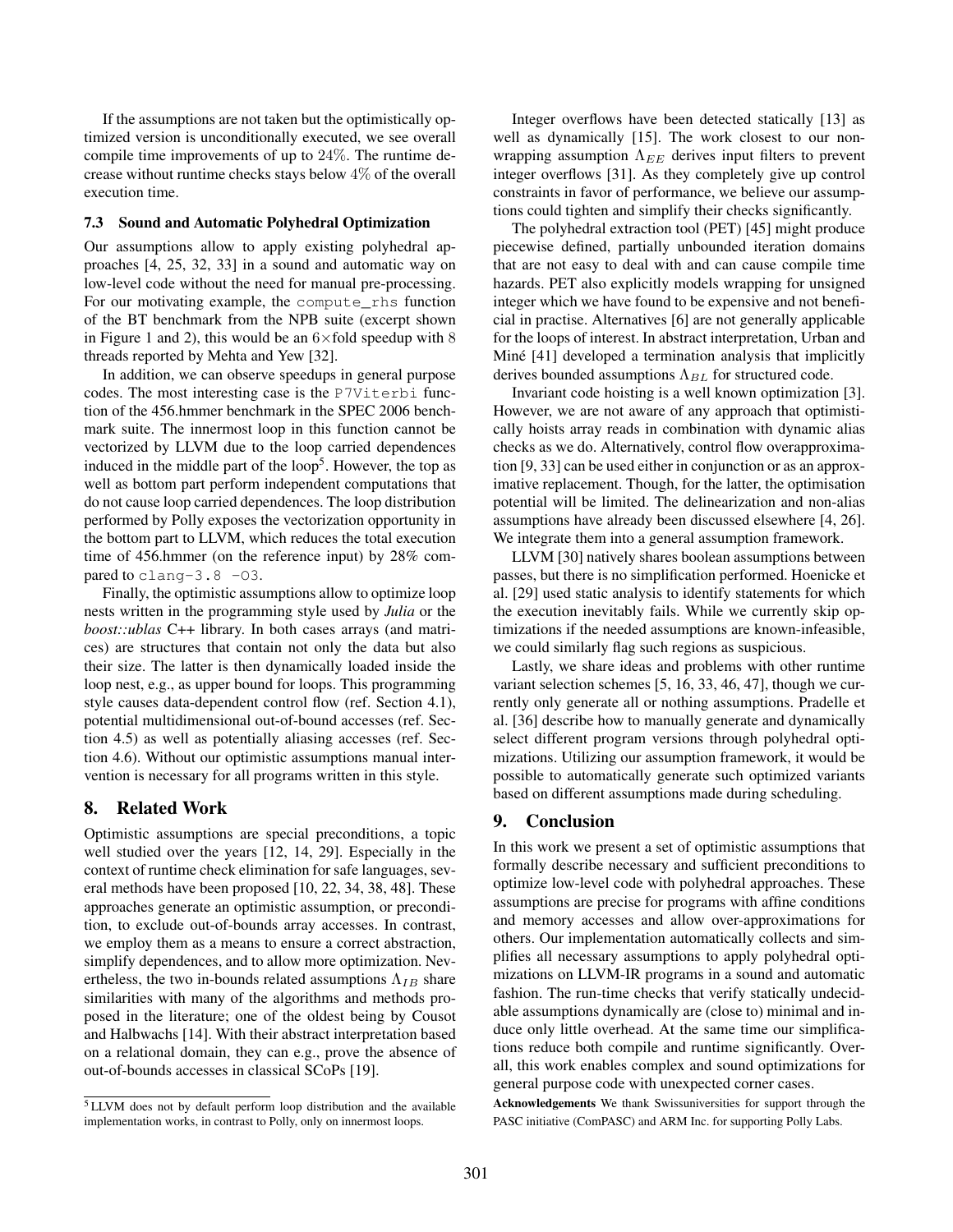# References

- <span id="page-10-9"></span>[1] The ANSI C standard (C11). Technical Report WG14 N1570, ISO/IEC, 2011.
- <span id="page-10-0"></span>[2] Aravind Acharya and Uday Bondhugula. PLUTO+: Nearcomplete Modeling of Affine Transformations for Parallelism and Locality. In *Proceedings of the 20th ACM SIGPLAN Symposium on Principles and Practice of Parallel Programming*, PPoPP 2015, pages 54–64, New York, NY, USA, 2015. ACM.
- <span id="page-10-21"></span>[3] Alfred V. Aho, Ravi Sethi, and Jeffrey D. Ullman. *Compilers: Principles, Techniques, and Tools*. Addison-Wesley Longman Publishing Co., Inc., Boston, MA, USA, 1986.
- <span id="page-10-12"></span>[4] Péricles Alves, Fabian Gruber, Johannes Doerfert, Alexandros Lamprineas, Tobias Grosser, Fabrice Rastello, and Fernando Magno Quintão Pereira. Runtime Pointer Disambiguation. In *Proceedings of the 2015 ACM SIGPLAN International Conference on Object-Oriented Programming, Systems, Languages, and Applications*, OOPSLA 2015, pages 589–606, New York, NY, USA, 2015. ACM.
- <span id="page-10-23"></span>[5] Jason Ansel, Cy Chan, Yee Lok Wong, Marek Olszewski, Qin Zhao, Alan Edelman, and Saman Amarasinghe. PetaBricks: A Language and Compiler for Algorithmic Choice. In *Proceedings of the 30th ACM SIGPLAN Conference on Programming Language Design and Implementation*, PLDI '09, pages 38– 49, New York, NY, USA, 2009. ACM.
- <span id="page-10-20"></span>[6] Olaf Bachmann, Paul S. Wang, and Eugene V. Zima. Chains of Recurrences - Method to Expedite the Evaluation of Closed-form Functions. In *Proceedings of the International Symposium on Symbolic and Algebraic Computation*, ISSAC '94, pages 242–249, New York, NY, USA, 1994. ACM.
- <span id="page-10-1"></span>[7] Riyadh Baghdadi, Albert Cohen, Sven Verdoolaege, and Konrad Trifunovic. Improved Loop Tiling Based on the Removal ´ of Spurious False Dependences. *ACM Trans. Archit. Code Optim.*, 9(4):52:1–52:26, January 2013.
- <span id="page-10-2"></span>[8] Vinayaka Bandishti, Irshad Pananilath, and Uday Bondhugula. Tiling Stencil Computations to Maximize Parallelism. In *Proceedings of the International Conference on High Performance Computing, Networking, Storage and Analysis*, SC '12, pages 40:1–40:11, Los Alamitos, CA, USA, 2012. IEEE Computer Society Press.
- <span id="page-10-22"></span>[9] Mohamed-Walid Benabderrahmane, Louis-Noël Pouchet, Albert Cohen, and Cédric Bastoul. The Polyhedral Model is More Widely Applicable Than You Think. In *Proceedings of the 19th Joint European Conference on Theory and Practice of Software, International Conference on Compiler Construction*, CC'10/ETAPS'10, pages 283–303, Berlin, Heidelberg, 2010. Springer-Verlag.
- <span id="page-10-17"></span>[10] Rastislav Bodík, Rajiv Gupta, and Vivek Sarkar. ABCD: Eliminating Array Bounds Checks on Demand. In *Proceedings of the ACM SIGPLAN 2000 Conference on Programming Language Design and Implementation*, PLDI '00, pages 321– 333, New York, NY, USA, 2000. ACM.
- <span id="page-10-6"></span>[11] Uday Bondhugula, Albert Hartono, J. Ramanujam, and P. Sadayappan. A Practical Automatic Polyhedral Parallelizer and Locality Optimizer. In *Proceedings of the 29th ACM SIG-PLAN Conference on Programming Language Design and Implementation*, PLDI '08, pages 101–113, New York, NY, USA, 2008. ACM.
- <span id="page-10-15"></span>[12] Patrick Cousot, Radhia Cousot, Manuel Fähndrich, and Francesco Logozzo. Automatic Inference of Necessary Preconditions. In *Proceedings of the 14th International Conference on Verification, Model Checking, and Abstract Interpretation - Volume 7737*, VMCAI 2013, pages 128–148, New York, NY, USA, 2013. Springer-Verlag New York, Inc.
- <span id="page-10-19"></span>[13] Patrick Cousot, Radhia Cousot, Jerôme Feret, Laurent Mauborgne, Antoine Miné, David Monniaux, and Xavier Rival. The ASTREE Analyzer. In *Proceedings of the 14th European Conference on Programming Languages and Systems*, ESOP'05, pages 21–30, Berlin, Heidelberg, 2005. Springer-Verlag.
- <span id="page-10-16"></span>[14] Patrick Cousot and Nicolas Halbwachs. Automatic Discovery of Linear Restraints Among Variables of a Program. In *Proceedings of the 5th ACM SIGACT-SIGPLAN Symposium on Principles of Programming Languages*, POPL '78, pages 84–96, New York, NY, USA, 1978. ACM.
- <span id="page-10-11"></span>[15] Will Dietz, Peng Li, John Regehr, and Vikram Adve. Understanding Integer Overflow in C/C++. In *Proceedings of the 34th International Conference on Software Engineering*, ICSE '12, pages 760–770, Piscataway, NJ, USA, 2012. IEEE Press.
- <span id="page-10-24"></span>[16] Johannes Doerfert, Clemens Hammacher, Kevin Streit, and Sebastian Hack. SPolly: Speculative Optimizations in the Polyhedral Model. *IMPACT 2013*, page 55, 2013.
- <span id="page-10-13"></span>[17] Jack Dongarra. The linpack benchmark: An explanation. In *Proceedings of the 1st International Conference on Supercomputing*, pages 456–474, London, UK, UK, 1988. Springer-Verlag.
- <span id="page-10-3"></span>[18] Paul Feautrier. Parametric Integer Programming. *RAIRO Recherche Op'erationnelle*, 22, 1988.
- <span id="page-10-5"></span>[19] Paul Feautrier. Dataflow analysis of array and scalar references. *International Journal of Parallel Programming*, 20(1):23–53, 1991.
- <span id="page-10-4"></span>[20] Paul Feautrier. Some efficient solutions to the affine scheduling problem. part ii. multidimensional time. *International Journal of Parallel Programming*, 21(6):389–420, 1992.
- <span id="page-10-10"></span>[21] Paul Feautrier and Christian Lengauer. Polyhedron Model. In *Encyclopedia of Parallel Computing*, pages 1581–1592. 2011.
- <span id="page-10-18"></span>[22] Andreas Gampe, Jeffery von Ronne, David Niedzielski, and Kleanthis Psarris. Speculative Improvements to Verifiable Bounds Check Elimination. In *Proceedings of the 6th International Symposium on Principles and Practice of Programming in Java*, PPPJ '08, pages 85–94, New York, NY, USA, 2008. ACM.
- <span id="page-10-7"></span>[23] Sylvain Girbal, Nicolas Vasilache, Cédric Bastoul, Albert Cohen, David Parello, Marc Sigler, and Olivier Temam. Semiautomatic Composition of Loop Transformations for Deep Parallelism and Memory Hierarchies. *Int. J. Parallel Program.*, 34(3):261–317, June 2006.
- <span id="page-10-8"></span>[24] Tobias Grosser, Armin Größlinger, and Christian Lengauer. Polly—performing polyhedral optimizations on a low-level intermediate representation. *Parallel Processing Letters*, 22(04):1250010, 2012.
- <span id="page-10-14"></span>[25] Tobias Grosser and Torsten Hoefler. Polly-ACC Transparent Compilation to Heterogeneous Hardware. In *Proceedings of*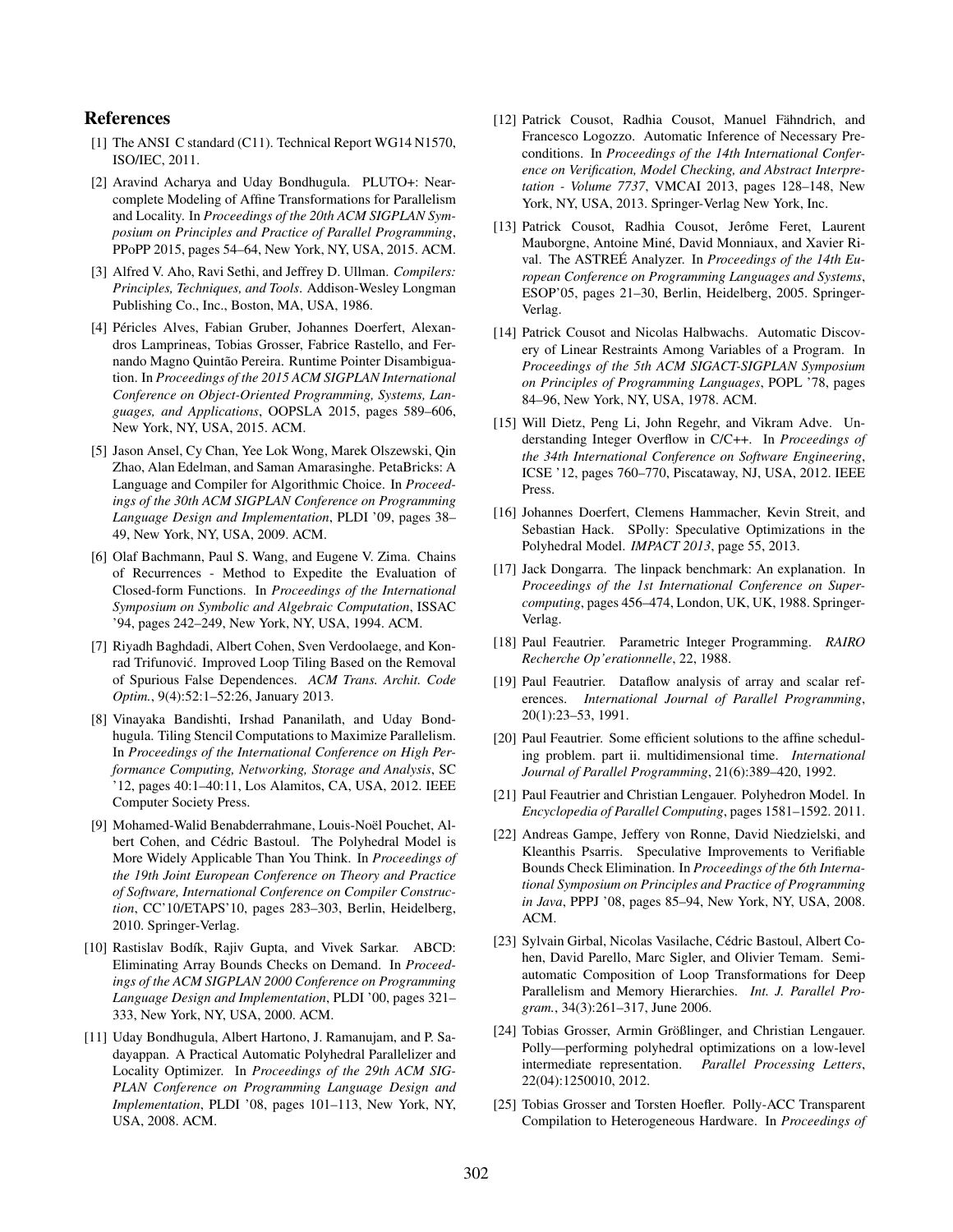*the 2016 International Conference on Supercomputing*, ICS '16, pages 1:1–1:13, New York, NY, USA, 2016. ACM.

- <span id="page-11-4"></span>[26] Tobias Grosser, J. Ramanujam, Louis-Noel Pouchet, P. Sadayappan, and Sebastian Pop. Optimistic Delinearization of Parametrically Sized Arrays. In *Proceedings of the 29th ACM on International Conference on Supercomputing*, ICS '15, pages 351–360, New York, NY, USA, 2015. ACM.
- <span id="page-11-12"></span>[27] Tobias Grosser, Sven Verdoolaege, and Albert Cohen. Polyhedral AST Generation Is More Than Scanning Polyhedra. *ACM Trans. Program. Lang. Syst.*, 37(4):12:1–12:50, July 2015.
- <span id="page-11-11"></span>[28] W. H. Harrison. Compiler Analysis of the Value Ranges for Variables. *IEEE Trans. Softw. Eng.*, 3(3):243–250, May 1977.
- <span id="page-11-14"></span>[29] Jochen Hoenicke, K. Rustan Leino, Andreas Podelski, Martin Schäf, and Thomas Wies. It's Doomed; We Can Prove It. In *Proceedings of the 2Nd World Congress on Formal Methods*, FM '09, pages 338–353, Berlin, Heidelberg, 2009.
- <span id="page-11-20"></span>[30] Chris Lattner and Vikram Adve. LLVM: A Compilation Framework for Lifelong Program Analysis & Transformation. In *Proceedings of the International Symposium on Code Generation and Optimization: Feedback-directed and Runtime Optimization*, CGO '04, pages 75–, Washington, DC, USA, 2004. IEEE Computer Society.
- <span id="page-11-18"></span>[31] Fan Long, Stelios Sidiroglou-Douskos, Deokhwan Kim, and Martin Rinard. Sound Input Filter Generation for Integer Overflow Errors. In *Proceedings of the 41st ACM SIGPLAN-SIGACT Symposium on Principles of Programming Languages*, POPL '14, pages 439–452, New York, NY, USA, 2014. ACM.
- <span id="page-11-6"></span>[32] Sanyam Mehta and Pen-Chung Yew. Improving Compiler Scalability: Optimizing Large Programs at Small Price. In *Proceedings of the 36th ACM SIGPLAN Conference on Programming Language Design and Implementation*, PLDI 2015, pages 143–152, New York, NY, USA, 2015. ACM.
- <span id="page-11-13"></span>[33] Simon Moll, Johannes Doerfert, and Sebastian Hack. Input Space Splitting for OpenCL. In *Proceedings of the 25th International Conference on Compiler Construction*, CC 2016, pages 251–260, New York, NY, USA, 2016. ACM.
- <span id="page-11-15"></span>[34] David Niedzielski, Jeffery Ronne, Andreas Gampe, and Kleanthis Psarris. A Verifiable, control flow aware constraint analyzer for bounds check elimination. SAS '09.
- <span id="page-11-0"></span>[35] Irshad Pananilath, Aravind Acharya, Vinay Vasista, and Uday Bondhugula. An Optimizing Code Generator for a Class of Lattice-Boltzmann Computations. *ACM Trans. Archit. Code Optim.*, 12(2):14:1–14:23, May 2015.
- <span id="page-11-1"></span>[36] Benoît Pradelle, Philippe Clauss, and Vincent Loechner. Adaptive Runtime Selection of Parallel Schedules in the Polytope Model. In *Proceedings of the 19th High Performance Computing Symposia*, HPC '11, pages 81–88, San Diego, CA, USA, 2011. Society for Computer Simulation International.
- <span id="page-11-8"></span>[37] William Pugh. The Omega Test: A Fast and Practical Integer Programming Algorithm for Dependence Analysis. In

*Proceedings of the 1991 Conference on Supercomputing*, Supercomputing '91, pages 4–13, New York, NY, USA, 1991. ACM.

- <span id="page-11-16"></span>[38] Feng Qian, Laurie J. Hendren, and Clark Verbrugge. A Comprehensive Approach to Array Bounds Check Elimination for Java. In *Proceedings of the 11th International Conference on Compiler Construction*, CC '02, pages 325–342, London, UK, UK, 2002. Springer-Verlag.
- <span id="page-11-5"></span>[39] S. Seo, G. Jo, and J. Lee. Performance characterization of the NAS Parallel Benchmarks in OpenCL. In *Workload Characterization (IISWC), 2011 IEEE International Symposium on*, pages 137–148, Nov 2011.
- <span id="page-11-3"></span>[40] Konrad Trifunovic, Albert Cohen, David Edelsohn, Feng Li, Tobias Grosser, Harsha Jagasia, Razya Ladelsky, Sebastian Pop, Jan Sjödin, and Ramakrishna Upadrasta. Graphite two years after: First lessons learned from real-world polyhedral compilation. In *GCC Research Opportunities Workshop (GROW'10)*, 2010.
- <span id="page-11-19"></span>[41] Caterina Urban and Antoine Miné. A Decision Tree Abstract Domain for Proving Conditional Termination. In *21st International Static Analysis Symposium (SAS'14)*, volume 8373 of *Lecture Notes in Computer Science*, page 17, Munich, Germany, September 2014. Springer.
- <span id="page-11-10"></span>[42] Sven Verdoolaege. Integer set coalescing. In *In 5th International Workshop on Polyhedral Compilation Techniques*, IM-PACT '15.
- <span id="page-11-9"></span>[43] Sven Verdoolaege. Isl: An Integer Set Library for the Polyhedral Model. In *Proceedings of the Third International Congress Conference on Mathematical Software*, ICMS'10, pages 299–302, Berlin, Heidelberg, 2010. Springer-Verlag.
- <span id="page-11-2"></span>[44] Sven Verdoolaege, Juan Carlos Juega, Albert Cohen, Jose´ Ignacio Gómez, Christian Tenllado, and Francky Catthoor. Polyhedral Parallel Code Generation for CUDA. *ACM Trans. Archit. Code Optim.*, 2013.
- <span id="page-11-7"></span>[45] Sven Verdoolaege and Tobias Grosser. Polyhedral Extraction Tool. In *In Proceedings of the International Workshop on Polyhedral Compilation Techniques*, IMPACT '12.
- <span id="page-11-21"></span>[46] Daniel von Dincklage and Amer Diwan. Optimizing Programs with Intended Semantics. In *Proceedings of the 24th ACM SIGPLAN Conference on Object Oriented Programming Systems Languages and Applications*, OOPSLA'09, 2009.
- <span id="page-11-22"></span>[47] Michael J. Voss and Rudolf Eigemann. High-level Adaptive Program Optimization with ADAPT. In *Proceedings of the Eighth ACM SIGPLAN Symposium on Principles and Practices of Parallel Programming*, PPoPP '01, pages 93–102, New York, NY, USA, 2001. ACM.
- <span id="page-11-17"></span>[48] Thomas Würthinger, Christian Wimmer, and Hanspeter Mössenböck. Array Bounds Check Elimination for the Java HotSpot&Trade; Client Compiler. In *Proceedings of the 5th International Symposium on Principles and Practice of Programming in Java*, PPPJ '07, pages 125–133, New York, NY, USA, 2007. ACM.